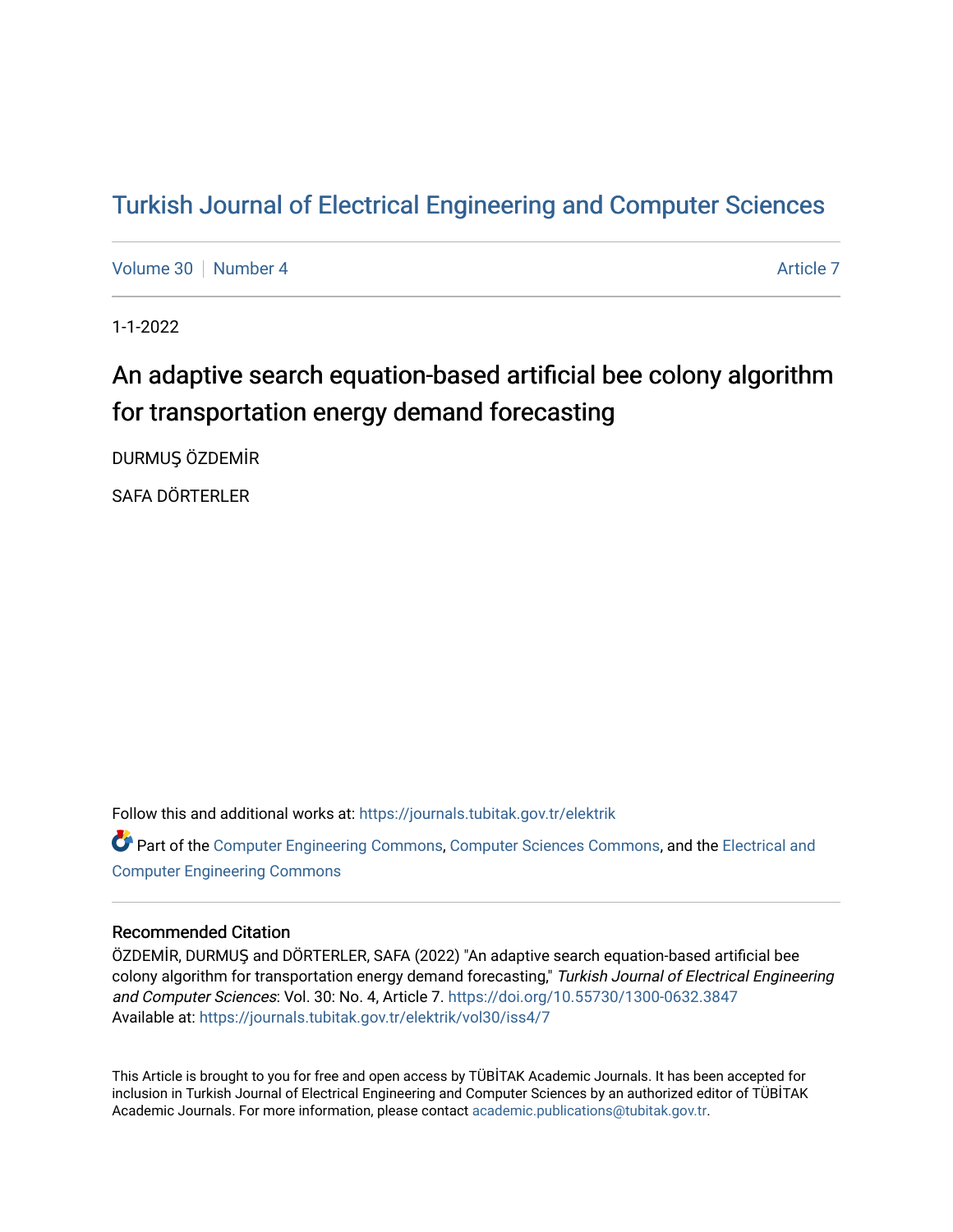

Turkish Journal of Electrical Engineering & Computer Sciences

http://journals.tubitak.gov.tr/elektrik/

Turk J Elec Eng & Comp Sci (2022) 30: 1251 – 1268 © TÜBİTAK doi:10.55730/1300-0632.3847

Research Article

# **An adaptive search equation-based artificial bee colony algorithm for transportation energy demand forecasting**

### Durmuş ÖZDEMİR<sup>∗</sup>**.**, Safa DÖRTERLER<sup></sub></sup>

Department of Computer Engineering, Kütahya Dumlupınar University, Kütahya, Turkey

| <b>Received:</b> 10.06.2021 |  | Accepted/Published Online: 05.04.2022 |  | <b>Final Version:</b> 31.05.2022 |
|-----------------------------|--|---------------------------------------|--|----------------------------------|
|-----------------------------|--|---------------------------------------|--|----------------------------------|

**Abstract:** This study aimed to develop a new adaptive artificial bee colony (A-ABC) algorithm that can adaptively select an appropriate search equation to more accurately estimate transport energy demand (TED). Also, A-ABC and canonical artificial bee colony (C-ABC) algorithms were compared in terms of efficiency and performance. The input parameters used in the proposed TED model were the official economic indicators of Turkey, including gross domestic product (GDP), population, and total vehicle kilometer per year (TKM). Three mathematical models, linear (A-ABCL), exponential (A-ABCE), and quadratic (A-ABCQ) were developed and tested. Also, economic variables were generated using the "curve fitting" technique to see TED's projections for the year 2034, under two different scenarios. In the first scenario, the results of linear, exponential, and quadratic models according to 2034 TED estimates were 40.1, 31.6, and 70.5 million tons of oil equivalent (Mtoe), respectively. In the second scenario, the results of linear, exponential, and quadratic models according to the TED estimates for 2034 were found as 40.0, 31.5, and 66.5 Mtoe, respectively. The presented models, A-ABCL, A-ABCE, A-ABCQ for the solution of the TED problem, produced successful results compared to the studies in the literature. Besides that, according to global error metrics, developed models generated lower error values than C-ABC. Furthermore, consumption estimation values of A-ABCL and A-ABCE were lower than A-ABCQ. According to A-ABCQ model estimations for both scenarios, the TED value would increase approximately three times from 2013 to 2034.

**Key words:** Adaptive artificial bee colony, transportation energy demand estimation, metaheuristic algorithms, optimization

### **1. Introduction**

Energy consumption in the transportation sector has a significant share in the government's energy resources management processes. In Turkey, the total energy consumption in 2018 was 143.666 million tons of oil equivalent (Mtoe). According to the Ministry of Environment and Urbanization report, the energy consumption value in the transportation sector is 19.8%, and this value ranks fourth among all sectors. The transportation energy consumption of Turkey between the years 2002 and 2019 grew steadily except in 2009 [\[1](#page-16-0)]. It could be said that due to its rising energy demand and limited energy resources, Turkey is significantly dependent on energy imports. Currently, nearly three-quarters of the total energy demand of Turkey in industrial, transportation, commercial areas, etc. has to be imported [\[2](#page-16-1)]. This demand could increase by over 80% until 2030. Nowadays, the total energy demand of Turkey is obtained from oil as 29.2%, natural gas as 28.7%, solid fuel as 28.4%, and

<sup>∗</sup>Correspondence: durmus.ozdemir@dpu.edu.tr

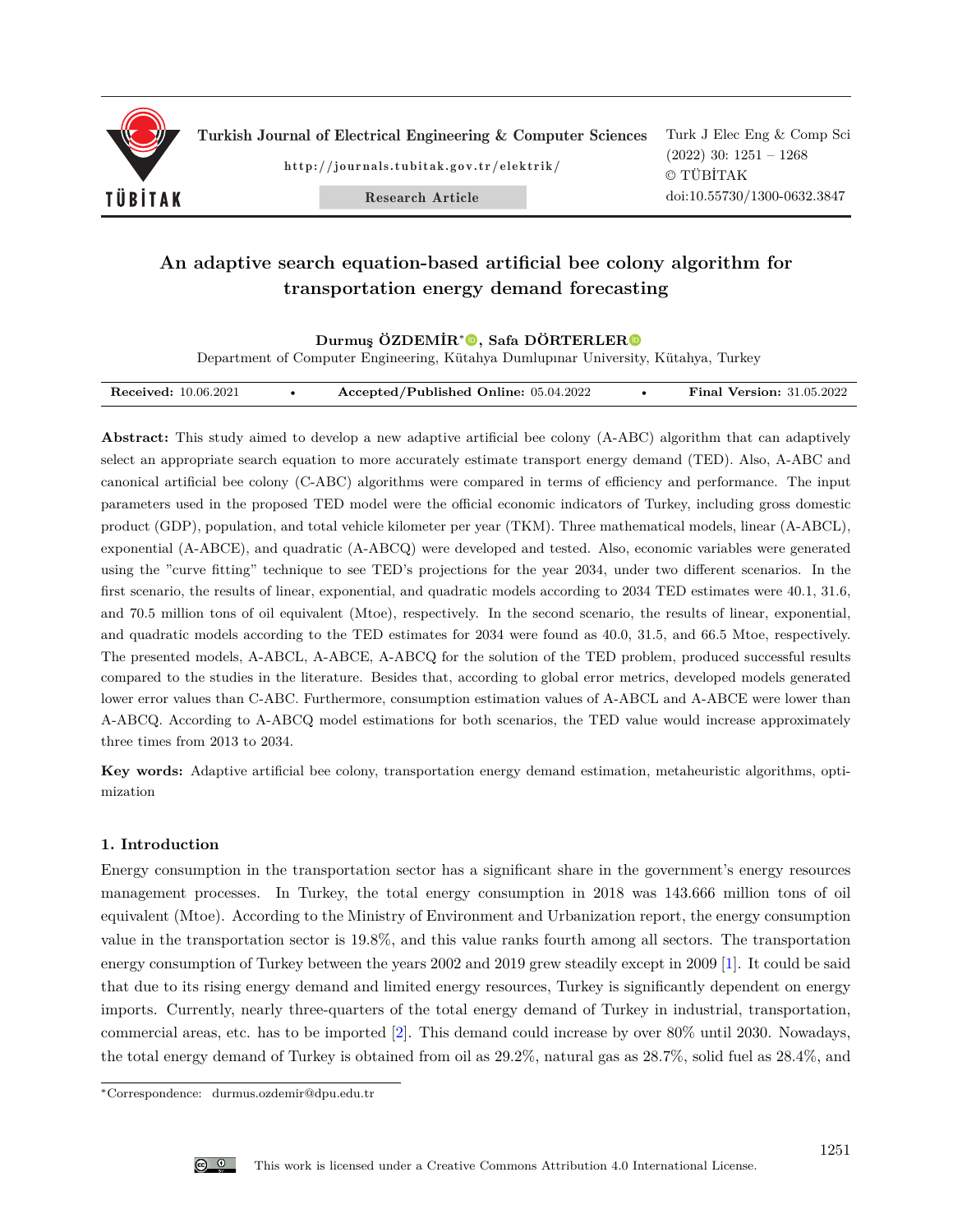the rest of it from wind, solar, hydro energy, etc.<sup>[1](#page-2-0)</sup>. In 2020, Turkey's dependence on oil imports was  $92.9\%$ . Approximately 29.1% of it came from Iraq, 21.2% came from Russia, 8.2% came from Kazakhstan, 7.9% came from Saudi Arabia, 7% came from Norway, 6.1% came from Nigeria, 5.1% came from India, and 3.5% came from Israel [\[3](#page-16-2)]. Compared to the European Union and other neighbors, it is concluded that Turkey is dependent on imports in energy. Because energy production costs are high for Turkey, successful planning for balancing energy production and consumption is necessary [\[4](#page-16-3), [5\]](#page-16-4).

In the transportation area, energy dependency is more apparent. With the increase in economic development and social welfare, people have changed their travel habits by using individual vehicles instead of public transport. In addition, along with economic development, there was a significant increase in commercial shipments in all areas. According to data from the Turkish Statistical Institute (TSI<sup>1</sup>.), the number of registered motor vehicles such as automobiles (54.3%), pick-up trucks (16.3), motorcycles (14.8%), tractors (8%), trucks (3.5%), mini-busses (2%), and buses (0.8%) increased from 8,903,843 in 2003 to 25,105,532 in 2021 (as shown in Figure [1a](#page-2-1)). There has been a 182% increase in the number of vehicles in 19 years. Especially in the individual vehicle category, there was an increase of 54.3%. Also, the rate of individual vehicle users is expected to increase gradually. According to a study, there has been approximately 95% decrease in the tendency of using public transportation during the COVID-19 pandemic in Turkey and this situation increased individual vehicle use, which causes more fuel consumption [[6\]](#page-16-5). The transportation sector is an essential part of any modern government's economic system, and literature shows that the transportation sector has a vital force on economic growth [\[7](#page-16-6)]. This sector constitutes a high proportion of the energy demand, particularly for petroleum products. In the transportation sector of Turkey, the overall share of gasoline, diesel, and substitute fuels in energy consumption were  $26.1\%$  $26.1\%$ ,  $35.5\%$ , and  $38.4\%$ , respectively (as shown in Figure [1b](#page-2-1))<sup>2</sup>.



<span id="page-2-1"></span>**Figure 1**. Number of registered vehicles and the overall share of fuels used in the transport sector in Turkey.

In Turkey, from 2017 to 2018, total imports of gasoline products increased by 17.99%, crude gasoline imports increased by 53.70%, and fuel imports increased by 0.55% [\[8](#page-16-7)]. Transportation energy demand models are typically based on social and economic factors, such as population, GDP, total vehicle-km, wages, ownership of vehicles, population growth, and the number of trips. Therefore, the modeling of energy consumption demand in the transportation sector differs from modeling other sectors' energy demand.

The current study presents a comparative analysis of C-ABC and A-ABC algorithms to solve the transportation energy demand problem. Although the study was carried out using Turkey's data sets, application

<span id="page-2-0"></span><sup>1</sup>TSI (2022). Turkish Statistical Institute [online]. Website <https://www.tuik.gov.tr> [accessed 10 Jan 2022].

<span id="page-2-2"></span><sup>2</sup>Eurostat (2021). European Community Statistical [online]. Website <https://ec.europa.eu/eurostat> [accessed 10 July 2021].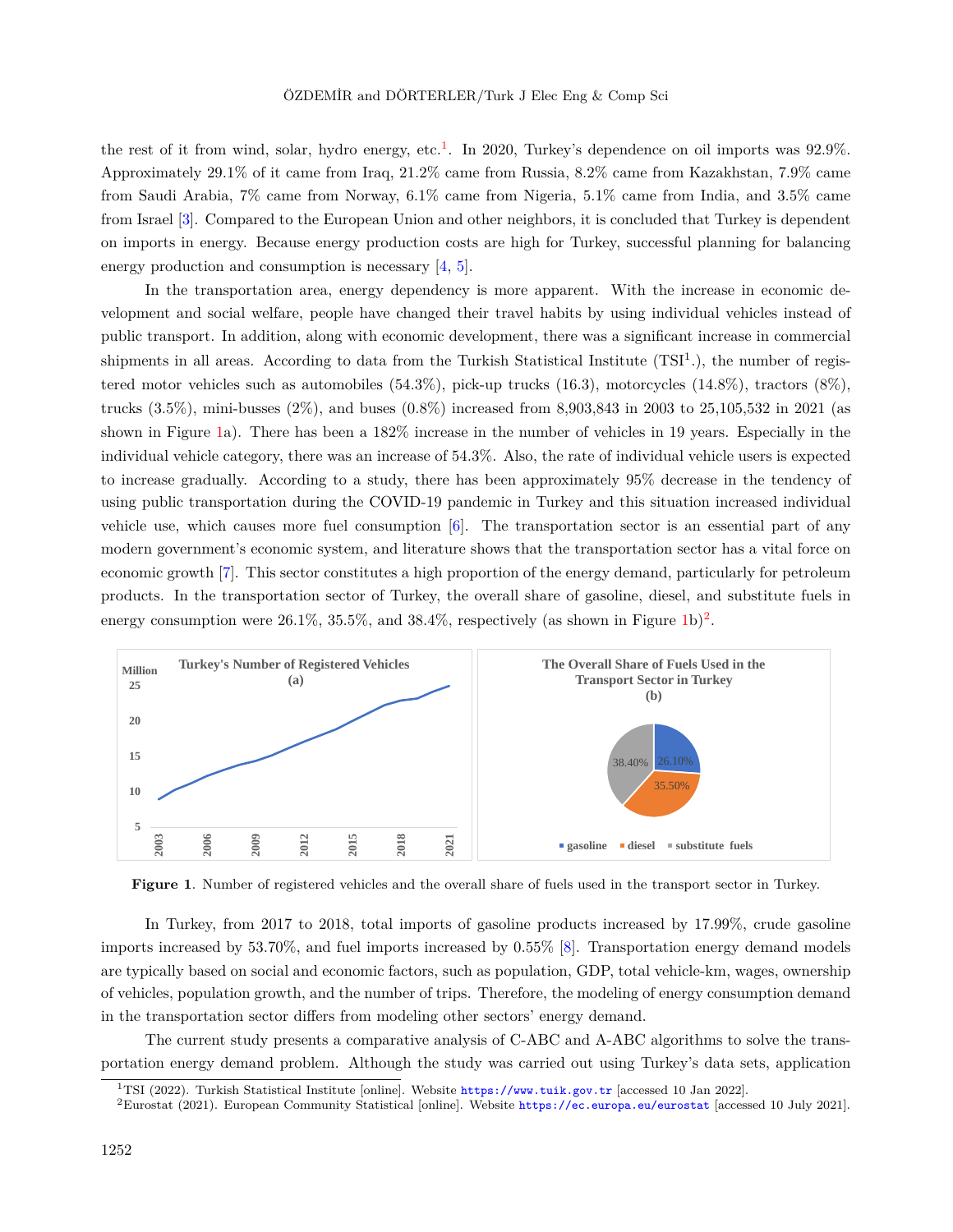areas can be expanded using different countries' data sets. Linear, exponential, and quadratic mathematical regression estimation models were developed, and all models were compared. In the developed models, GDP, population, and TKM data were used as input parameters. In order to create future projections about the transportation energy consumption of Turkey, estimations were presented under two different scenarios. Thus, this study aims to solve the transportation energy demand estimation problem, which is a real-world problem, and obtain the optimum result.

The paper is organized as follows: Section [2](#page-3-0) presents a literature review. The details of the C-ABC are explained in Section [3](#page-4-0). In Section [4](#page-5-0), the details of the A-ABC and the differences between A-ABC and C-ABC are explained. In Section [5,](#page-7-0) the developed model for transport energy demand is presented. The experimental results of the developed model are presented in Section [6](#page-8-0). In Section [7](#page-12-0), the estimation of TED of Turkey by 2034 is discussed based on two different scenarios. Finally, policy recommendations are presented in the conclusion section.

#### <span id="page-3-0"></span>**2. Literature review**

Turkey is one of Europe's major economies, with a GDP of about \$761.425 billion, and it is one of the 19th most significant economies in the world<sup>[3](#page-3-1)</sup>. The energy consumption of Turkey was about 83 Mtoe in 2000. This figure increased by about 27% to 1023 Mtoe in 2017. Because of the rising economy, increasing population, and developments in the transport sector, TED, population, and vehicle kilometer increased around 2.6, 1.25, and 6.1 times, respectively, over the last two decades<sup>[4](#page-3-2)</sup>.

In the literature, there are two main methods used to solve the TED problems discussed in the research. The first one is the artificial intelligence (AI) application method, and the second is regression analysis (RA) [[9,](#page-16-8) [10\]](#page-16-9). According to the literature, artificial neural network (ANN) models can be used to plan future projections of TED  $[11, 12]$  $[11, 12]$  $[11, 12]$  $[11, 12]$ . In addition to ANN approaches, optimization algorithms such as genetic algorithm  $(GA)$ , ant colony optimization (ACO), particle swarm optimization (PSO), and harmony search algorithm (HSA) of energy demand forecasts are used effectively.

Yasin and Codur [[11\]](#page-16-10) presented a TED study using economic and demographic parameters with the ANN method. In the study, they compared and analyzed seven different models. They found that oil price, population, and vehicle-km input parameters were the most successful model in the study. Amiri et al. [\[13](#page-16-12)] evaluated the capabilities of the linear regression model and neural network model in predicting household TED by considering the number of motorized trips and the travel distance. Leo et al. [[14\]](#page-16-13) determined the long-term trend of energy demand using population and GDP parameters through the regression analysis method. In this way, they proposed a model that explains the relationships between residential, transport, and commercial energy demands. Statistical testing confirmed the effectiveness of the proposed regression models. Chai et al. [[15\]](#page-16-14) developed autoregressive integrated moving average (ARIMA) model and multiple regression models for China using parameters such as GDP, total road turnover, highway mileage, urbanization rate, etc.

According to the literature review, the GA is also used to solve the TED problem. Sahraei and Codur [[16\]](#page-16-15) used hybrid versions of various algorithms, namely GA-ANN, ANN-simulated annealing, and ANN-PSO, to estimate Turkey's transportation energy. They used different combinations of input parameters such as GDP, vehicle-km, population, oil price, passenger-km, and ton-km to create 11 different models in their study. They concluded that the ANN-PSO model developed with GDP, population, ton-km parameters is the most

<span id="page-3-1"></span><sup>3</sup>WB (2021). The World Bank [online]. Website <https://data.worldbank.org/> [accessed 10 July 2021].

<span id="page-3-2"></span><sup>4</sup>TSI (2022). Turkish Statistical Institute [online]. Website <https://www.tuik.gov.tr> [accessed 10 Jan 2022].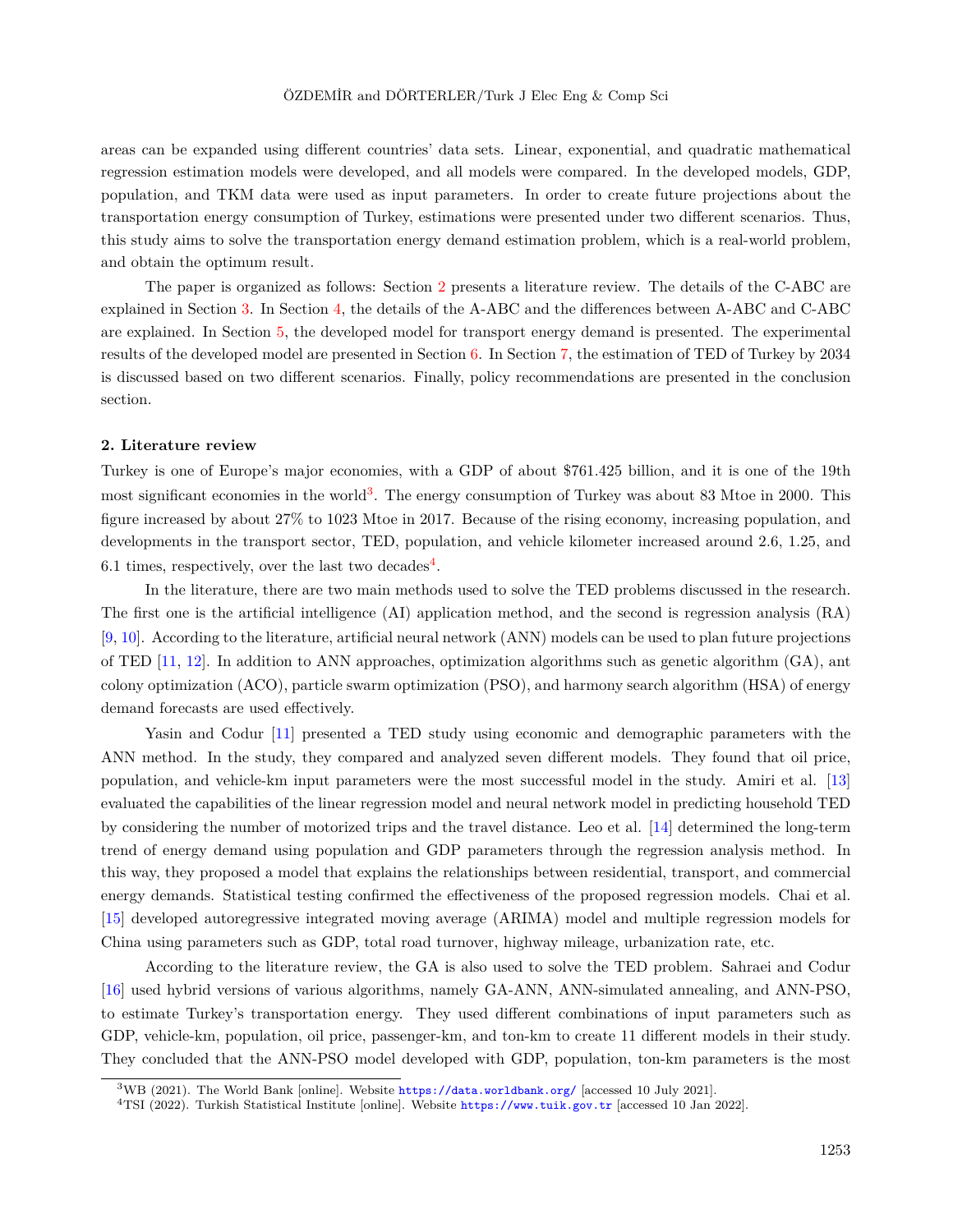successful model. Ray et al. [\[17](#page-16-16)] conducted short-term electrical power load estimation studies in China using GA-based backpropagation model. Furthermore, Canyurt & Ozturk [\[18](#page-17-0)] predicted fossil fuels consumption using nonlinear mathematical model with GA. In another study, GDP, electricity consumption per capita income growth rate, and consumer price index values were used as input parameters, and electricity demand of Tamil Nadu state in India was estimated with various scenarios with Hybrid GA-PSO algorithms [\[19](#page-17-1)]. Bilgili et al. [[20\]](#page-17-2) implemented the short-term electricity energy consumption prediction with four time-series methods; long short-term memory (LSTM) neural network, adaptive neuro-fuzzy inference system (ANFIS) with subtractive clustering, ANFIS with fuzzy C-means, and ANFIS with grid partition (GP), respectively. As a consequence, the LSTM model generally outperformed all ANFIS models. Also, Sahraei et al. [[21\]](#page-17-3) estimated energy consumption in transportation sector using Multivariate Adaptive Regression Splines (MARS). They developed five different models with the combination of parameters such as GDP, population, vehicle-km, ton-km, passenger-km, oil price. They got the best result from the model created with ton and oil price parameters.

Similarly, other AI optimization techniques and heuristic algorithms were used for energy demand estimation studies conducted in the world. Toksari [\[22](#page-17-4)] estimated Turkey's TED using GDP, population, and total annual vehicle-km with the hybrid algorithm of variable neighborhood search algorithms and ACO. In the study, the hybrid algorithm was modeled using two different mathematical forms. According to the findings, the quadratic model provided a better-fit solution to the observed data. Ceylan et al. [[23\]](#page-17-5) developed linear, quadratic, and exponential HSA models to forecast Turkey's TED by 2025. Similarly, Kaveh et al. [[24\]](#page-17-6) used exponential and linear HSA models to estimate TED in Iran, based on population, GDP, and the data of numbers of vehicles. In addition, Korkmaz and Akgüngör [[25\]](#page-17-7) proposed a new optimization technique to predict Turkey's TED by 2030 using the flower pollination algorithm (FPA). Sonmez et al. [[26\]](#page-17-8) used the C-ABC algorithm to estimate the total energy demand in Turkey. The researchers used GDP, population, and vehicle-km data parameters and developed linear (C-ABCL), exponential (C-ABCE), and quadratic (C-ABCQ) models for estimating the TED by 2030 under two different scenarios. As a result, the research presented that ABC can be effectively used as an alternative model to predict future trends in TED.

In this study, a new adaptive selection method was developed and added to the artificial bee colony (ABC) algorithm. The developed A-ABC was used for Turkey's TED estimation problem. Therefore, we aimed to solve the TED optimization problem and find optimal results. For these purposes, three mathematical prediction models were used, respectively linear (A-ABCL), exponential (A-ABCE), and quadratic (A-ABCQ). Error metrics scores and complexity analysis were found, and future energy demand was estimated under two different scenarios to show the accuracy and efficiency of our suggested A-ABC algorithm. Also, our results were compared with the study results of Sonmez et al. [\[26](#page-17-8)].

#### <span id="page-4-0"></span>**3. Canonical artificial bee colony**

Karaboga suggested the ABC algorithm in 2005 for optimization problems, which simulates the intelligent food search behavior of honeybee swarm-based optimization techniques[[27\]](#page-17-9). The primary purpose of the algorithm is to try to find the best solution in search space (food source with the most nectar). The ABC algorithm consists of 4 basic steps:

<span id="page-4-1"></span>**Step 1** As follows, the *SN* number of candidate solutions  $(x_1, x_2, ..., x_{SN} \in X)$  are produced uniformly at random.

$$
x_{ij} = x_j^{min} + rand(0, 1)(x_j^{max} - x_j^{min}) \ i = 1, 2, ..., SN \ and \ j = 1, ..., D
$$
 (1)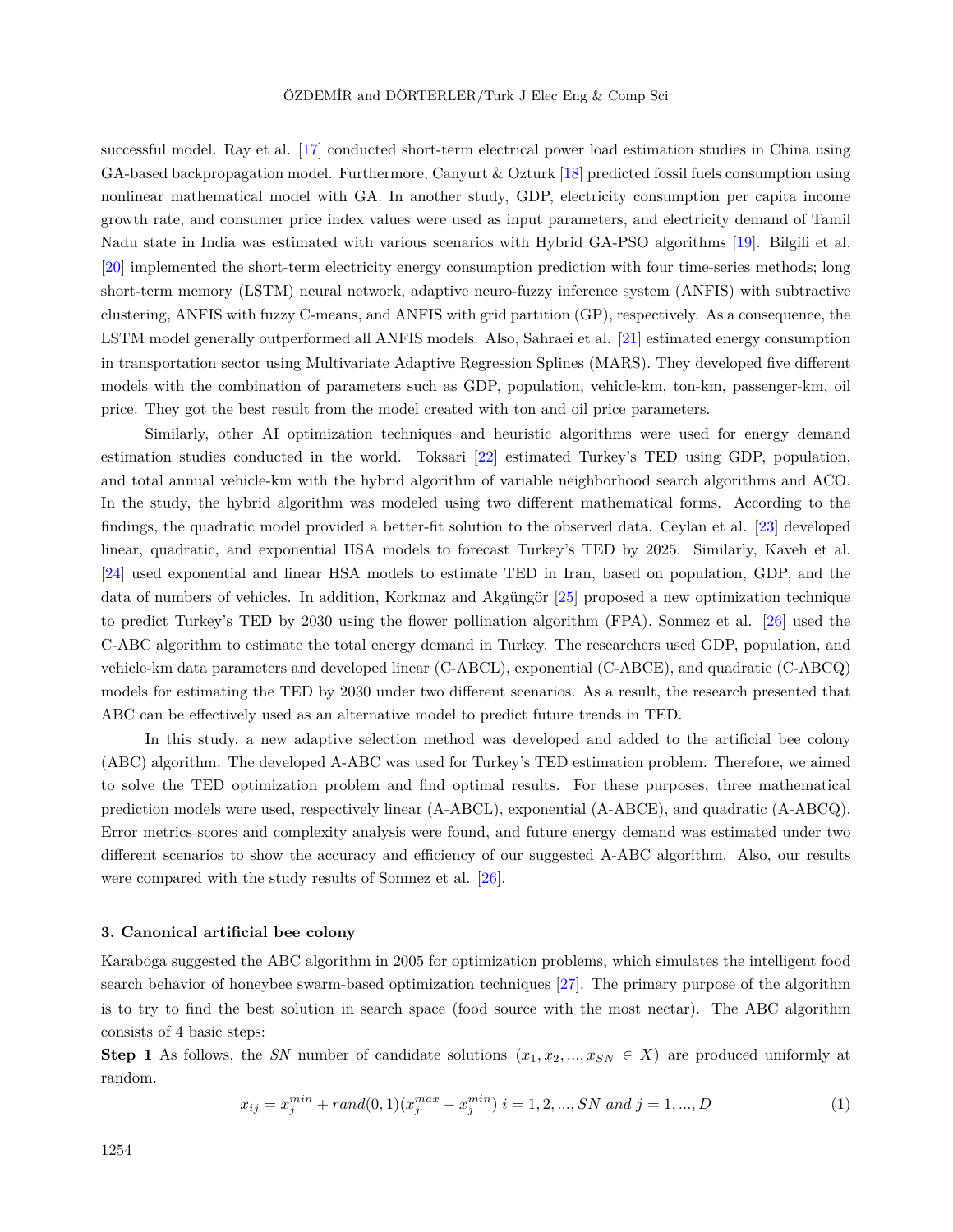<span id="page-5-1"></span>Problem dimension is defined by *D*, and  $x_j^{min}$  is minimum bound, and  $x_j^{max}$  is the maximum bounds limit of the parameter. Moreover, according to Equation [2](#page-5-1), the fitness value of each source of food  $(fitness_i)$  is determined.

$$
fitness_i = \frac{1/(1+f_i)}{1+abs(f_i)}, \quad f_i \ge 0
$$
\n
$$
(2)
$$

Here, the objective function  $f_i$  shows the fitness value of source  $x_i$ . In addition, the  $failure_i$  counter, which is a limit value for each food source, is defined and initialized to zero.

**Step 2** Each worker is sent to the food source  $(x_i)$  to which the bee is responsible, and a try is made to look for a better food source  $(v_i)$  using Equation [3.](#page-5-2) If the quality of the new food resource is better, it is taken into memory as  $x_k$ . Here  $\beta_{i,j}$  is a random number generated from a uniform distribution in [-1,1].

<span id="page-5-2"></span>
$$
v_{i,j} = x_{i,j} + \beta_{i,j}(x_{i,j} - x_{k,j})
$$
\n(3)

If  $v_{i,j}$  exceeds the parameter limits, it is shifted to the limit values of the *j*. parameter according to Equation [4](#page-5-3). The fitness value of the newly found *v<sup>i</sup>* is calculated. The choice is made between the new and the old solution using the greedy selection technique.

<span id="page-5-3"></span>
$$
\begin{Bmatrix} x_j^{min} & v_{i,j} < x_j^{min} \\ v_{i,j} & x_j^{min} \le v_{i,j} \le x_j^{max} \\ x_j^{max} & v_{i,j} < x_j^{min} \end{Bmatrix} \tag{4}
$$

**Step 3** The probability of each solution  $x_i$  ( $p_i$ ) is calculated by the ratio of the fitness value of the solution  $(fithess<sub>i</sub>)$  to the sum of the fitness values of all solutions.

<span id="page-5-4"></span>
$$
p_i = \frac{fitness_i}{\sum_{j=1}^{SN} fitness_j}
$$
\n<sup>(5)</sup>

According to Equation [5](#page-5-4), as the fitness value increases, the probability of scout bees choosing that solution will increase. According to the probabilistic selection rule, a new solution is found using Equation [3](#page-5-2) concerning the preferred solution, and the fitness value is calculated. If the fitness value of  $v_i$  is better than the fitness value of  $x_i$ ,  $x_i$  the first one is replaced, and the  $failure_i$  counter is reset.

**Step 4** The *failure*<sub>*i*</sub> values of each solution  $x_i$  are checked. If *failure*<sub>*i*</sub> exceeds the limit value, it means that the solution  $x_i$  is ended. In this case, the employed bee turns into a scout bee form. Later, scout bees look for new solutions using Equation [1](#page-4-1) instead of the solutions they gave up. The algorithm follows these stages until it reaches the end condition. Then the best solution of the algorithm is found.

#### <span id="page-5-0"></span>**4. Proposed adaptive artificial bee colony**

Even though the diversification feature of the C-ABC algorithm is successful, it is known that the focusing behavior is not adequate [[28\]](#page-17-10). The key explanation for this is that only one dimension is modified in the search equation. The search is conducted under the direction of a randomly chosen solution. In order to eliminate this problem, approaches have been suggested that modify several dimensions in the search equation [\[28](#page-17-10)[–30](#page-17-11)] or use the current best-so-far solution in the search equation  $[31-33]$  $[31-33]$  $[31-33]$ . For all types of problems, both of these approaches may not work [\[34](#page-17-14)]. For instance, good results are achieved in multimodal problems when search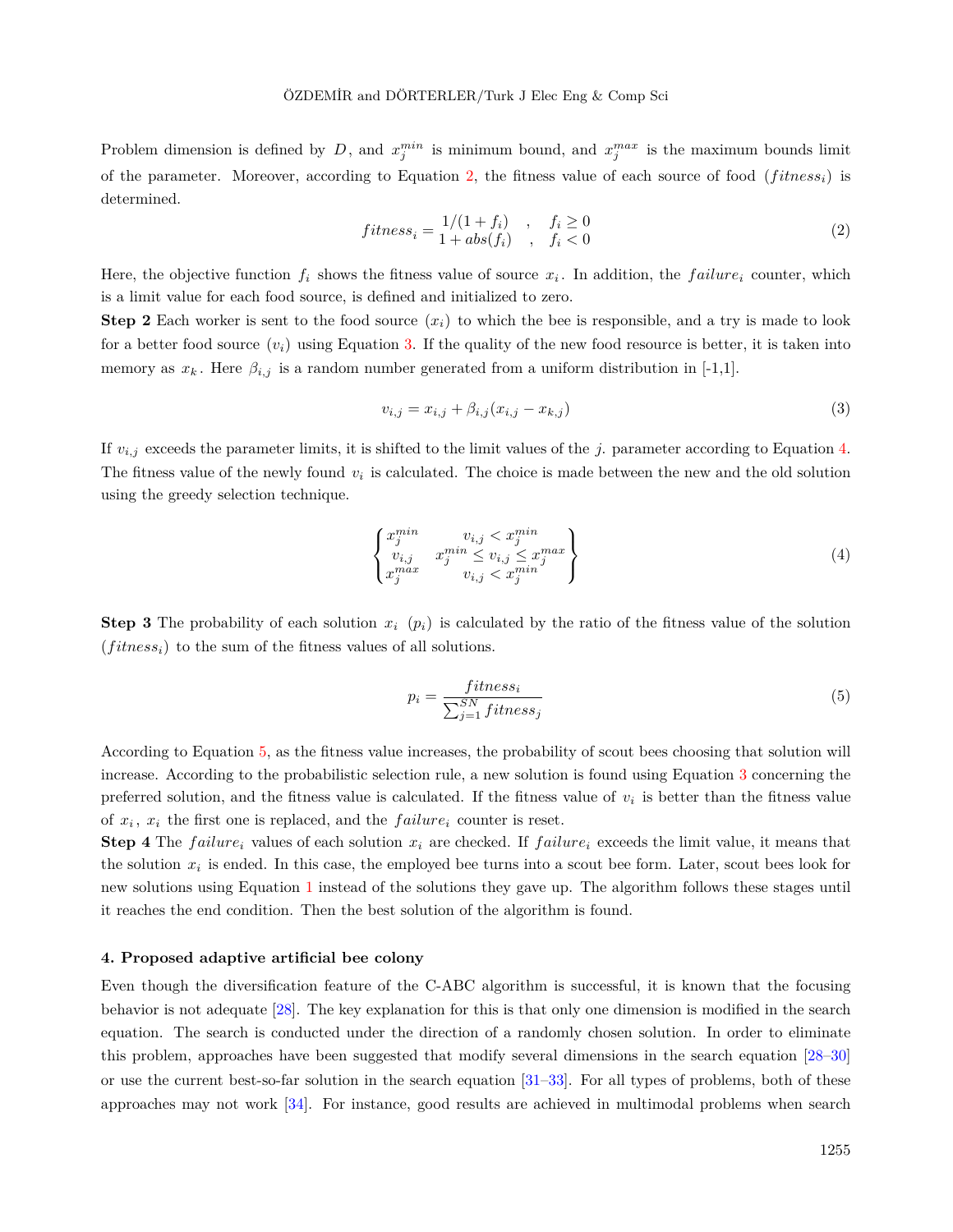equations modify multiple dimensions. Nevertheless, search equations that guide the best solution can be useful in unimodal problem types. Both approaches can also go to stagnation (trap in optimum local points) quickly related to the type of the problem.

While these two approaches seem to contribute to the performance of the algorithm, these two methods are probable to be stuck to the local minimum as the type and size of the problem changes [[35\]](#page-17-15). An adaptive search equation is therefore required to make the most suitable selection based on the type of problem [[28\]](#page-17-10). This article proposes a new ABC algorithm using an adaptive search equation to solve this problem. The pseudocode of the proposed A-ABC algorithm with adaptive selection capability is shown in Figure [2.](#page-6-0) The red (deleted) and blue (modified) areas in Figure [2](#page-6-0) show the changes in the C-ABC that we modified.



**Figure 2**. The differences between Canonical ABC (C-ABC) and A-ABC.

An adaptive search equation selection method in the A-ABC algorithm has been suggested rather than Equation [3](#page-5-2) in the C-ABC algorithm. Using this method makes it possible to determine the degree to which a random solution or the best solution is used for deciding a solution. The described search equations in A-ABC are as follows:

<span id="page-6-0"></span>
$$
x_{i,j} = x_{i,j} + rand(-c, +c)(x_{i,j} - x_{k,j})
$$
\n(6.a)

$$
x_{i,j} = x_{i,j} + rand(-c, +c)(x_{i,j} - x_{best,j})
$$
\n(6.b)

$$
x_{i,j} = x_{i,j} \tag{6.c}
$$

The formulas state that the value of *c* is a positive real number and represents the scaling factor value. The magnitude of perturbation can be controlled by this parameter [[29\]](#page-17-16). A probabilistic selection rule calculates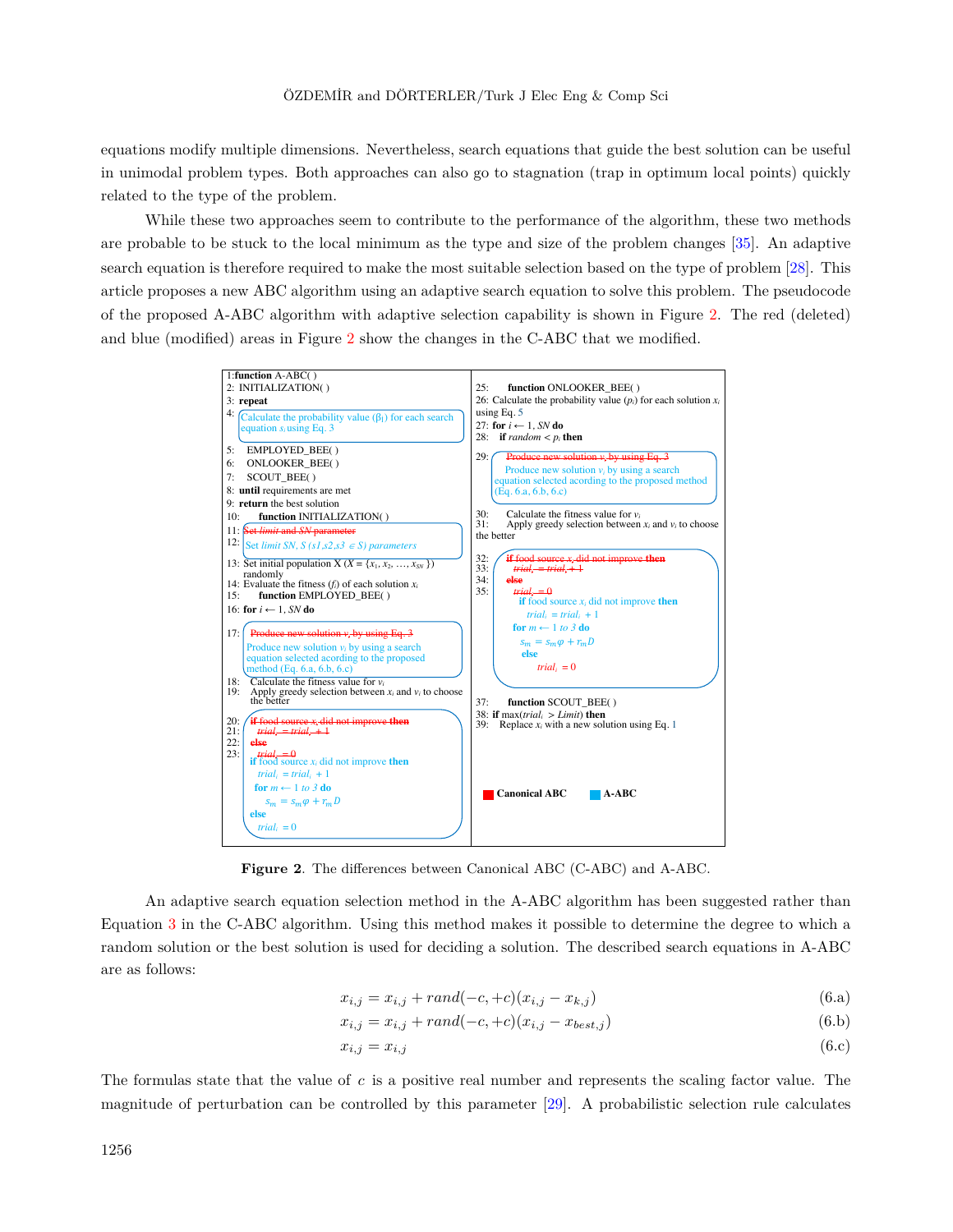the rate of utilization of these three solutions in the production of each candidate solution. Under this rule, the probability of choosing each of the search equations is determined using the following formula:

$$
\beta_i = \frac{s_i}{\sum_{m=1}^3 S_m} \tag{7}
$$

Here *s<sup>i</sup>* shows the success rate of each search equation. At the beginning of the algorithm, the success score is initially set at a value greater than zero for each search equation (this value was selected as 100 in this study). Whenever a new candidate solution  $(v_i)$  is better than the reference solution  $(x_i)$ , the utilization rate of each equation used in this candidate solution is added to the success score as follows:

<span id="page-7-1"></span>
$$
s_i = s_i \phi + r_i D \tag{8}
$$

Where  $\phi$  is the evaporation coefficient,  $r_i$  is the rate of use of the relevant equation, and *D* is the problem dimension. Although any search equation in the algorithm study process can produce good results at a particular time, it may not produce good results in later stages. Since the search equation selected with the  $\phi$  coefficient gives unsuccessful results, the probability of selection is decreased by reducing the success rate.

According to the probabilistic selection rule and the roulette wheel technique, the search equation used in all dimensions of each candidate solution is chosen. The appropriate search equation and usage rate for a problem can be calculated adaptively with these techniques. In this proposed method, a candidate solution sample is shown in Figure [3](#page-7-1).



**Figure 3.** An example of a candidate solution generation by the proposed adaptive search equation.

#### <span id="page-7-0"></span>**5. Model development for TED with A-ABC**

In the literature, the factors affecting the transportation energy demand of a country are GDP, population, and TKM data. These parameters were used in our model because they have a high correlation with the TED variables [\[11](#page-16-10), [22,](#page-17-4) [25](#page-17-7)]. Sonmez et al. [[26\]](#page-17-8) proposed a solution to the TED problem using the C-ABC method. Therefore, data from Sonmez et al.'s [[26\]](#page-17-8) study were used in our study to present the performance of the A-ABC algorithm and to compare with the findings of C-ABC. Turkey's GDP, population, total annual vehicle-km, and observed TED data between 1970 and 2013 are given on the Kaggle<sup>[5](#page-7-2)</sup>. All these data were collected from TSI<sup>[6](#page-7-3)</sup>, General Directorate of Highways<sup>[7](#page-7-4)</sup>, highway statistics, and literature [[26\]](#page-17-8).

<span id="page-7-2"></span><sup>&</sup>lt;sup>5</sup>Kaggle Inc. (2022). Kaggle [online]. Website [https://www.kaggle.com/safadorterler/datasets](https://www.kaggle.com/datasets/safadorterler/turkeys-observed-historical-data-19702013) [accessed 7 Jan 2022].

<span id="page-7-3"></span><sup>6</sup>TSI (2022). Turkish Statistical Institute [online]. Website <https://www.tuik.gov.tr> [accessed 10 Jan 2022].

<span id="page-7-4"></span><sup>7</sup>GDH (2022). General Directorate of Highways [online]. Website <https://www.kgm.gov.tr> [accessed 10 Jan 2022].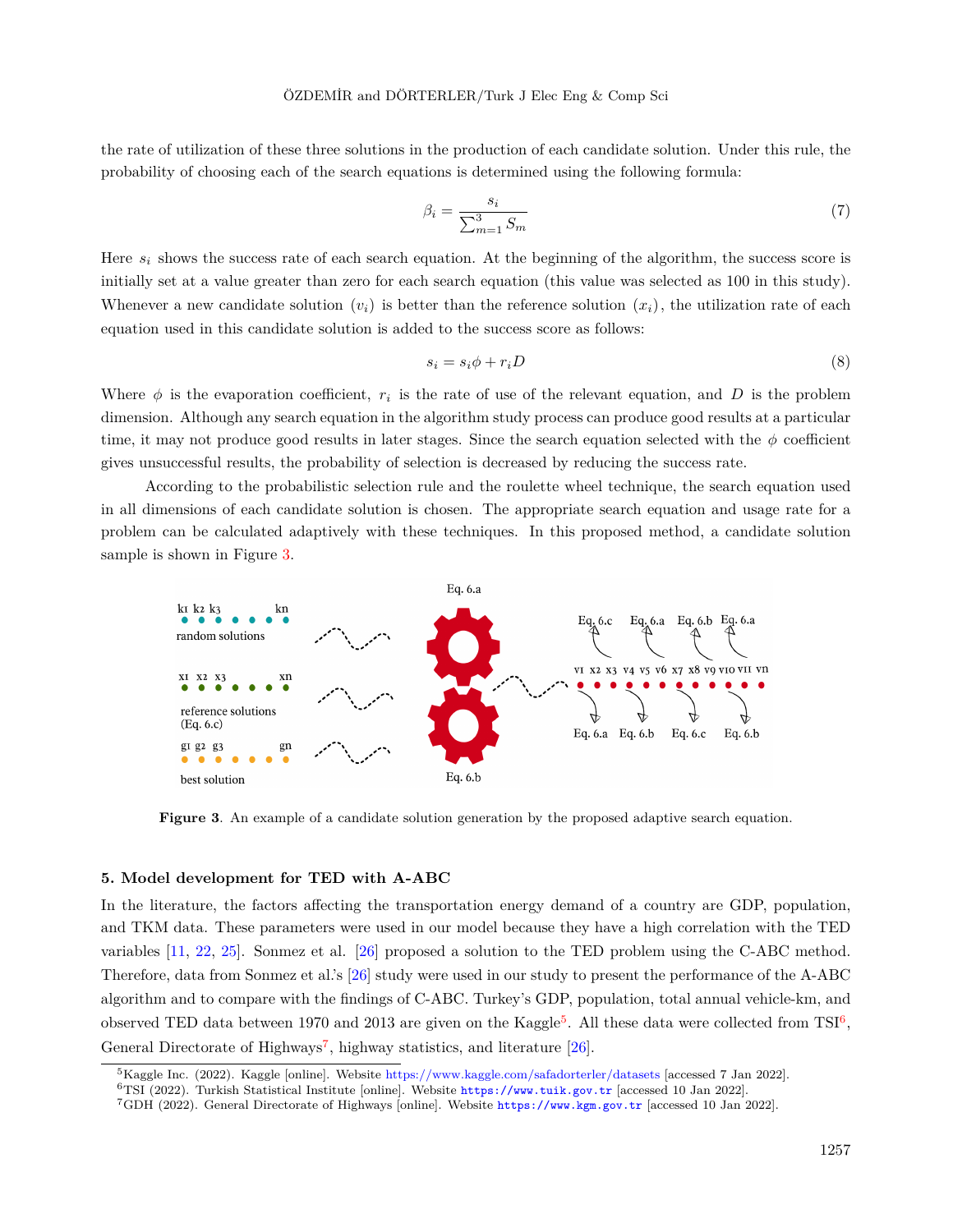#### **5.1. Training and testing data set**

Data (TED, GDP, population, TKM) from 1970 to 2013 was used to develop and test recommended forecast models. The data used for training and testing was shown with 0 and 1, respectively. Thirty-six years of data were used for training models, while eight years of data were used for testing models.

Turkey is in continuous development, and economic data has increased over the years. While the GDP in Turkey was 19.04 billion USD in 1970, it increased by 4000% to 800.5 billion USD in 2013. Due to the high difference in the distribution range of the data, the parameters were normalized as in Equation [9](#page-8-1). It helped a more accurate comparison with the research of Sonmez et al.

<span id="page-8-3"></span><span id="page-8-2"></span><span id="page-8-1"></span>
$$
X_{normalized} = \frac{X - X_{min}}{X_{max} - X_{min}}\tag{9}
$$

#### **5.2. Mathematical regression models and objective function**

Three predictions models, linear, exponential, and quadratic functions, have been suggested to predict Turkey's TED.

$$
E_{linear} = w_1 + w_2 X_1 + w_3 X_2 + w_4 X_3 \tag{10}
$$

$$
E_{exponential} = w_1 + w_2 e^{(X_1 W_3)} + w_4 e^{(X_2 W_5)} + w_6 e^{(X_3 W_7)} \tag{11}
$$

$$
E_{quadratic} = w_1 + w_2 X_1 + w_3 X_2 + w_4 X_3 + w_5 X_1 X_2 + w_6 X_1 X_3 + w_7 X_2 X_3 + w_8 X_1^2 + w_9 X_2^2 + w_{10} X_3^2 \tag{12}
$$

The main purpose of TED forecasting is to find an optimum result by processing the available data. The values of  $X_1, X_2$ , and  $X_3$  in the mathematical regression models (Equations [10](#page-8-2)[–12\)](#page-8-3) show GDP, population and TKM values, respectively. According to these values, weight values  $(w<sub>i</sub>)$  are calculated to make the most appropriate TED forecast for the given years. The objective function used is given in Equation [13](#page-8-4).

<span id="page-8-4"></span>
$$
min f(v) = \sum_{r=1}^{R} \left( E_r^{observed} - E_r^{estimated} \right)^2,\tag{13}
$$

where  $E_r^{observed}$  and  $E_r^{estimated}$  represent true and predicted values, while R holds the number of observations.

#### <span id="page-8-0"></span>**6. Experimental results**

This section presents a series of experiments demonstrating the success of A-ABC. Turkey's TED models were developed using data observed between 1970 and 2013 by using an A-ABC algorithm. Appropriate values of A-ABC parameters were automatically set by irace, an offline parameter configuration tool [\[36](#page-17-17)]. Accordingly, the number of populations (SN) is 50, the limit value is 300, and the c parameter is 0.5. The data was tested 20 times, and the best results were obtained. Each run of A-ABC was stopped when the maximum number of iterations (40,000) was reached. The algorithm (A-ABC) was coded with JAVA programming language and run on a core i7, 2.40 GHz, 8 GB RAM computer. The performances of the models we proposed in the study were evaluated and interpreted with global error measurement metrics; later, the models were examined in terms of runtimes. In addition, the proposed A-ABC algorithm was compared with the C-ABC algorithm by performing complexity analysis. The proposed A-ABC algorithm determined the weight parameters of the mathematical regression models. The weight parameters are presented in Table [1](#page-9-0).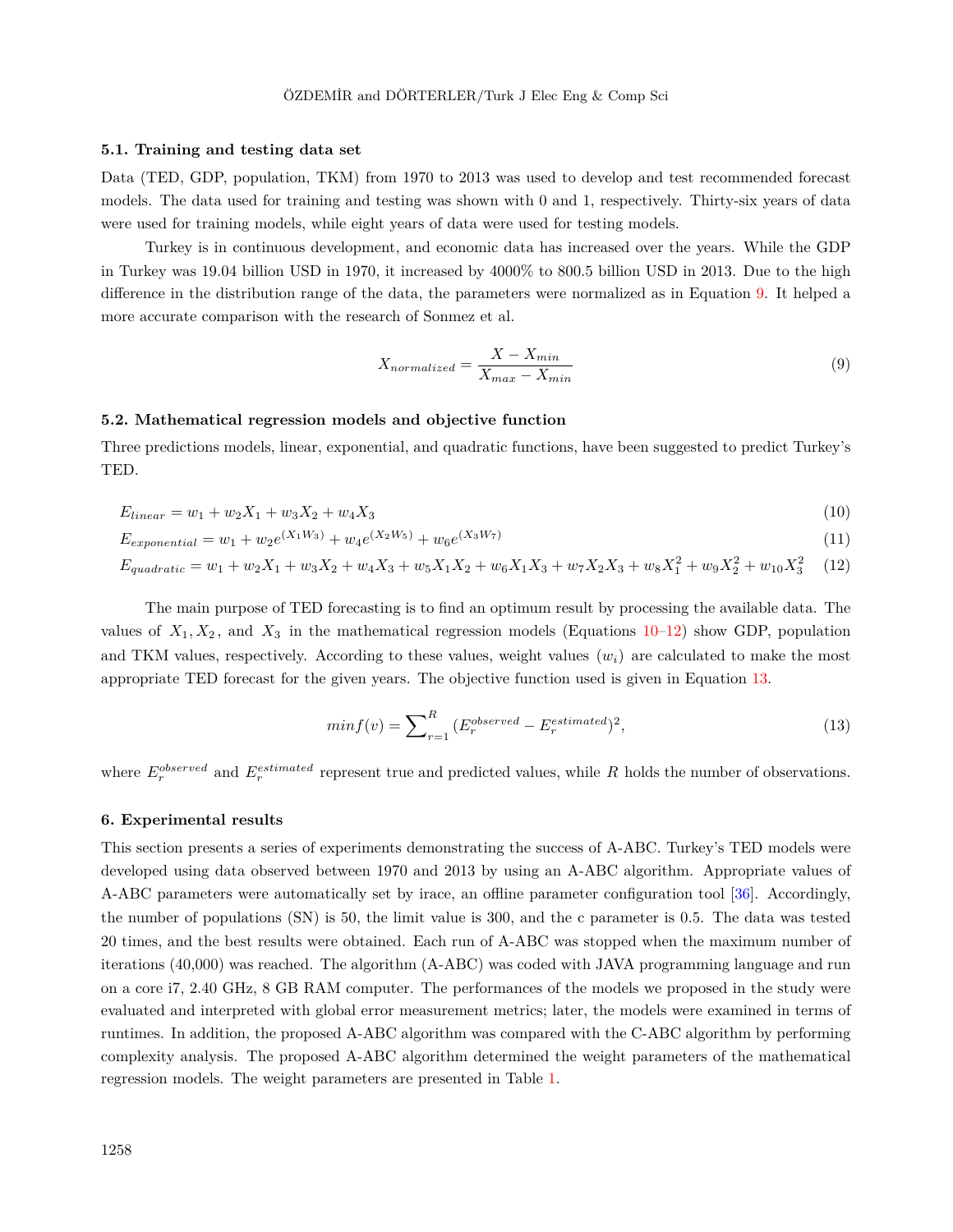<span id="page-9-0"></span>

|             | w           | $w_2$       | $w_3$        | $w_4$    | $w_5$       | $w_6$       | $w_7$       | $w_8$    | $w_9$       | $w_{10}$ |
|-------------|-------------|-------------|--------------|----------|-------------|-------------|-------------|----------|-------------|----------|
| Linear      | 0.018518    | 0.074928    | 0.235717     | 0.527270 |             |             |             |          |             |          |
| Exponential | 0.407035    | $-0.160733$ | $-14.030545$ | 0.034310 | 2.991443    | $-0.278724$ | $-0.290483$ |          |             |          |
| Quadratic   | $-0.002376$ | 0.043393    | 0.568335     | 0.005052 | $-0.101242$ | 0.129145    | 0.090784    | 0.011216 | $-0.113127$ | 0.269105 |

**Table 1**. Coefficients of linear, exponential, and quadratic models.

#### **6.1. Global error measurement metrics and runtime analysis of the models**

The performance of the models was evaluated by global error measurements. Among these measurements, absolute error (*AE*), sum of absolute error (*SAE*), root mean square error (*RMSE*), mean absolute error (*MAE*), mean squared error (*MSE*), the mean absolute range normalized error (*MARNE*), and standard deviation of absolute error (*Std*\_*AE*) are scale-dependent measures, while the absolute fraction of variance  $(R<sup>2</sup>)$ , mean absolute percentage error  $(MAPE)$ , and the standard deviation of percentage absolute error  $(Std \; APE)$  are scale-independent error measures  $[37, 38]$  $[37, 38]$  $[37, 38]$  $[37, 38]$ .

$$
AE = |E_{obs} - E_{pre}| \tag{14}
$$

$$
APE = |(E_{obs} - E_{pre})/E_{obs}|
$$
\n<sup>(15)</sup>

$$
RMSE = ((\sum_{i=1}^{n} AE^2)/n)^{0.5}
$$
\n(16)

$$
SAE = \sum_{i=1}^{n} AE
$$
\n<sup>(17)</sup>

$$
MAE = 1/n \sum_{i=1}^{n} AE
$$
\n
$$
(18)
$$

$$
MAPE = 1/(n-1)\sum_{i=2}^{n} APE
$$
 (19)

$$
MSE = 1/n \sum_{i=1}^{n} AE^2
$$
\n
$$
(20)
$$

$$
MARNE = (1/n \sum_{i=1}^{n} AE)/max(E_{obs})
$$
\n(21)

$$
Std\_AE = ((\sum_{i=1}^{n} (AE_i - MAE)^2)/n)^{0.5}
$$
\n(22)

$$
Std\_APE = ((\sum_{i=2}^{n} (AE_i - MAE)^2)/n - 1)^{0.5}
$$
\n(23)

Here *n* is the number of data points; AE and APE are the absolute error and the absolute percentage error, respectively. *Epre* and *Eobs* are the predicted and observed values, respectively. Global errors measurement scores for training and testing data are presented in Table [2](#page-10-0) for each model of the two algorithms. The minimum error values obtained from each model for training and test data are shown in blue and red, respectively. Also, the algorithm that produces a better result for each global error from the compared algorithms is shown in bold.

When Table [2](#page-10-0) was examined, the algorithm A-ABC that we suggested in our study had the lowest error measurements for both train and test data according to all global error measurement values. In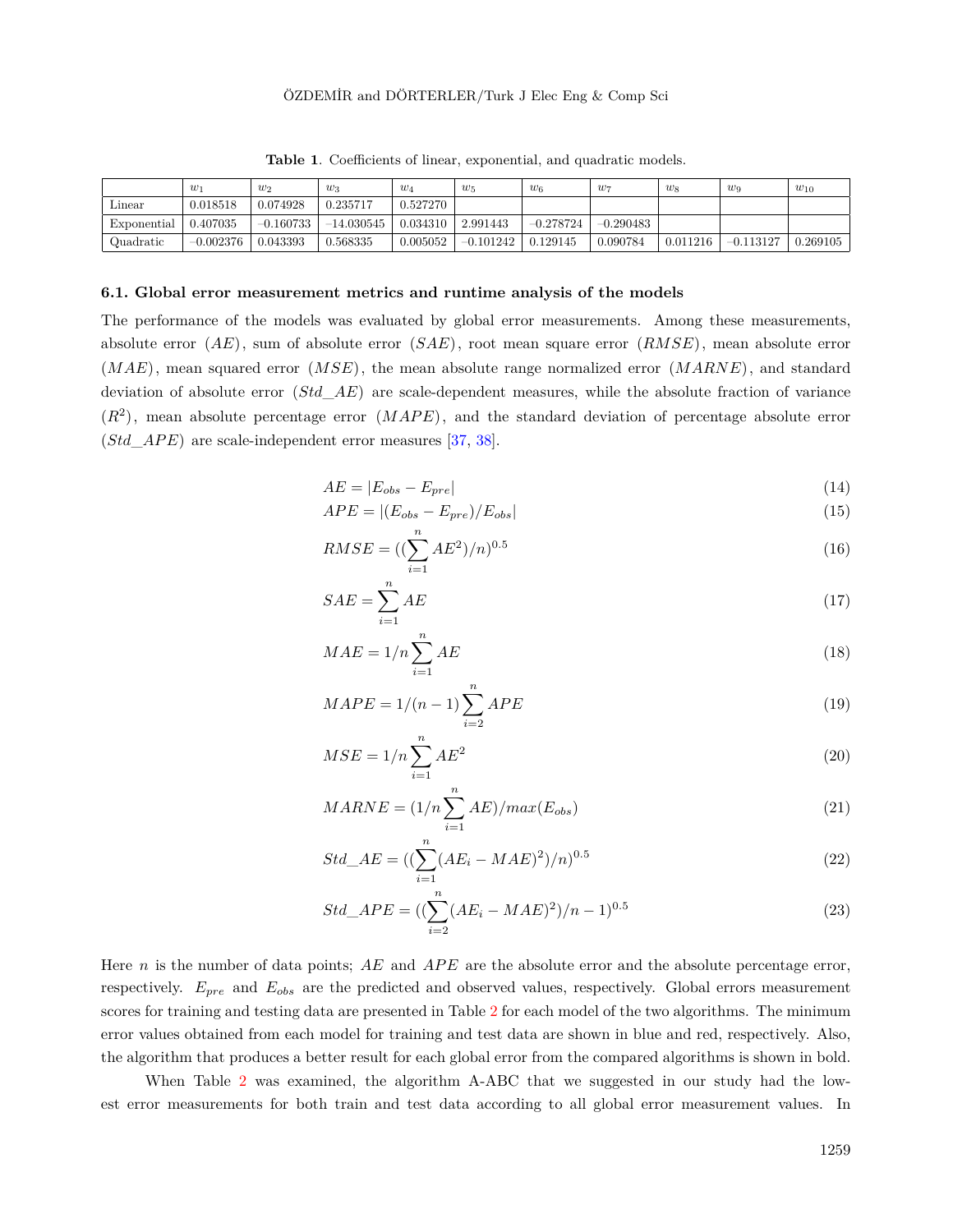<span id="page-10-0"></span>

| model                                                          | Linear  |         |         |         | Exponential |        |         |         | Quadratic |         |         |         |
|----------------------------------------------------------------|---------|---------|---------|---------|-------------|--------|---------|---------|-----------|---------|---------|---------|
|                                                                | train   |         | test    |         | train       |        | test    |         | train     |         | test    |         |
|                                                                | $A-ABC$ | $C-ABC$ | $A-ABC$ | $C-ABC$ | $A-ABC$     | C-ABC  | $A-ABC$ | $C-ABC$ | $A-ABC$   | $C-ABC$ | $A-ABC$ | $C-ABC$ |
| $R^2$                                                          | 0.9602  | 0.9580  | 0.9641  | 0.9485  | 0.9639      | 0.9563 | 0.9518  | 0.9411  | 0.9611    | 0.9501  | 0.9643  | 0.9311  |
| RMSE                                                           | 0.0464  | 0.0476  | 0.0477  | 0.0572  | 0.0442      | 0.0486 | 0.0553  | 0.0612  | 0.0458    | 0.0519  | 0.0476  | 0.0661  |
| SAE                                                            | 1.2150  | 1.2386  | 0.2946  | 0.3572  | 1.1154      | 1.1378 | 0.3328  | 0.3719  | 1.2136    | 1.4747  | 0.3216  | 0.4760  |
| MAE                                                            | 0.0337  | 0.0343  | 0.0367  | 0.0446  | 0.0310      | 0.0319 | 0.0416  | 0.0465  | 0.0337    | 0.0409  | 0.0402  | 0.0595  |
| <b>MAPE</b>                                                    | 0.1950  | 0.2143  | 0.0988  | 0.1100  | 0.1214      | 0.1236 | 0.1068  | 0.1206  | 0.1491    | 0.2662  | 0.1503  | 0.1605  |
| <b>MSE</b>                                                     | 0.0021  | 0.0023  | 0.0022  | 0.0032  | 0.0019      | 0.0023 | 0.0030  | 0.0037  | 0.0021    | 0.0026  | 0.0021  | 0.0043  |
| <b>MARNE</b>                                                   | 0.0014  | 0.0015  | 0.0016  | 0.0019  | 0.0012      | 0.0014 | 0.0018  | 0.0020  | 0.0014    | 0.0017  | 0.0017  | 0.0026  |
| Std AE                                                         | 0.0318  | 0.0334  | 0.0304  | 0.0382  | 0.0314      | 0.0371 | 0.0365  | 0.0425  | 0.0310    | 0.0324  | 0.0255  | 0.0308  |
| Std APE                                                        | 0.3713  | 0.4436  | 0.0492  | 0.0605  | 0.0906      | 0.1049 | 0.0629  | 0.0633  | 0.1189    | 0.4859  | 0.0974  | 0.0781  |
| Best train data score<br>■ Best result<br>Best test data score |         |         |         |         |             |        |         |         |           |         |         |         |

**Table 2**. Comparison results of TED models and algorithms.

the linear model, the A-ABCL model made markedly more successful predictions for both train and test data, producing lower error values than C-ABCL. Also, we can see in Table [2](#page-10-0) that the lowest error values (*SAE, MAE, MAPE, MARNE* and *Std APE*) were produced by the A-ABCL model in the analysis made with the test data of all models. The A-ABCE model was more successful than the C-ABCE model by producing the lowest error values in all of the global error measurements made with both train and test data. The exponential model was the most suitable for all train data compared with other models, except for the *Std*\_*AE* . A-ABCQ, which we proposed in our research, produced more successful results than C-ABCQ in both train and test results in all global measurement metrics except  $Std\_APE$ . In addition, A-ABCQ produced the best training score among all models according to the *Std*\_*AE* measurement. Besides, when the test data analysis was examined, it was seen that A-ABCQ produced the best test score according to  $R^2$ ,  $RMSE$ ,  $MSE$ ,  $STD\_AE$ measurements and was the best model for test data. As seen in Table [2](#page-10-0), A-ABCL and A-ABCQ models have the best error scores for test data (shown with red color), while A-ABCE model has the lowest error scores for training data (shown with blue color). A-ABC was made more successful predictions by generating lower error scores for both test and train data. The A-ABCE model produced fewer errors, and this model was more compatible with training data.

When the measurements made with the test data were evaluated, we observed that A-ABCL and A-ABCQ models make more successful predictions and are the most compatible models for test data. The performance of TED estimation models for the train set is given in Figure [4a](#page-11-0). According to Figure [4](#page-11-0)a, all models of A-ABC made similar predictions as observed TED. The performance of the TED estimate for test data is presented in Figure [4b](#page-11-0). While A-ABCL and A-ABCQ had the lowest error values in the measurements made with test data, the A-ABCE model produced results close to other models. As a result, linear and quadratic models performed better than the exponential model and made predictions closer to observed TED in test data.

The models were compared in terms of runtime, and the results were given respectively. A-ABC linear model is 2848 ms, A-ABC exponential model is 3067 ms, A-ABC quadratic model is 3278 ms, C-ABC linear model is 1966 ms, C-ABC exponential model is 2148 ms, and the C-ABC quadratic model is 2308 ms. Quadratic models of both algorithms were slower than other models. Exponential and linear models, respectively, followed quadratic models. The C-ABC algorithm worked approximately 30% faster than A-ABC. However, the proposed A-ABC algorithm produced more accurate and efficient results. The analyses made support this situation.

In terms of average relative errors, the results of our model and different metaheuristics models in the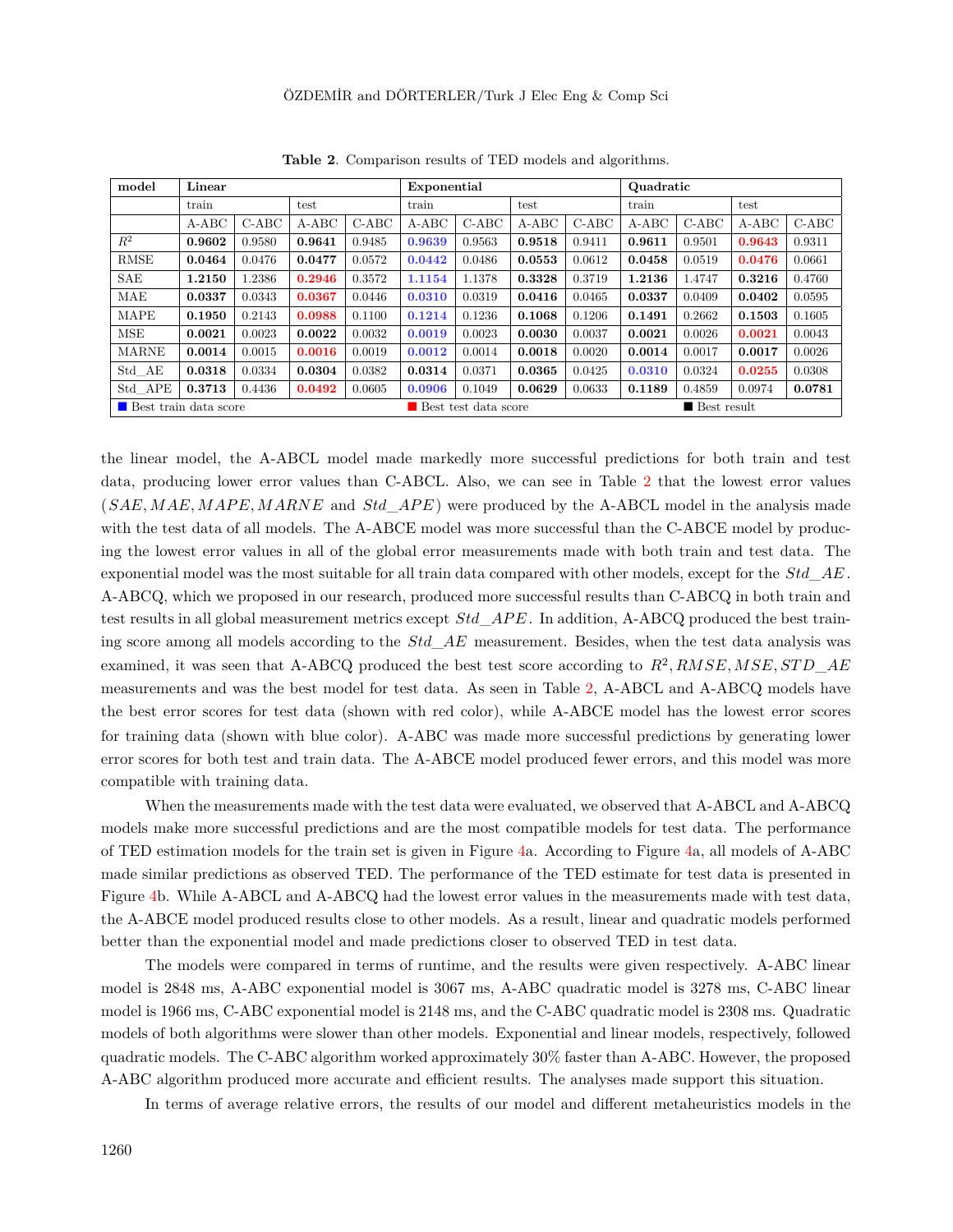literature are compared in Table [3](#page-11-1). The proposed model (A-ABC) offered a more successful performance than other metaheuristic algorithms.



**Figure 4**. Performance of TED prediction models for the training (a) and test data set (b).

<span id="page-11-1"></span>

| Reference               | Method                      | Forecasting Type/Country | Average<br>Relative<br>Errors $(\%)$ |
|-------------------------|-----------------------------|--------------------------|--------------------------------------|
| Present Study           | $A-ABC$                     | Transport Energy/TURKEY  | 1.66                                 |
| Sonmez et al. $[26]$    | $C-ABC$                     | Transport Energy/TURKEY  | 2.06                                 |
| Ceylan et al. $[23]$    | Harmony Search              | Transport Energy/TURKEY  | 13.41                                |
| Kaveh et al. $[24]$     | Improved Harmony Search     | Transport Energy/IRAN    | 3.32                                 |
| Kaveh et al. $[24]$     | Charged System Search       | Transport Energy/IRAN    | 3.31                                 |
| Amjadi et al. [39]      | Particle Swarm Optimization | Electricity/IRAN         | 3.92                                 |
| Canyurt and Ozturk [18] | Genetic Algorithm           | Coal/TURKEY              | 3.22                                 |

<span id="page-11-0"></span>**Table 3**. Comparison of the literature and present study.

#### **6.2. Complexity analysis**

The A-ABC algorithm was proposed to solve the TED problem instead of C-ABC in our study. The proposed A-ABC algorithm produced more accurate results than the C-ABC algorithm. The complexity of the proposed A-ABC algorithm is presented below. When calculating the algorithm's time complexity, the computational cost at each step of the algorithm at each iteration is considered asymptotically. These computational costs of each step are the cost of employed bees step  $(T_e)$ , onlooker bees step  $(T_o)$ , scout bee step  $(T_s)$ , selecting search equation components step (*Tc*). Also, the equation pool size is presented as "*es*". The non-local computational complexity of the A-ABC algorithm is given in Equation [24.](#page-11-2)

<span id="page-11-2"></span>
$$
T_{ABC} = (T_e + T_o + T_s + T_c) x (itr)_{max}
$$
  
= (O(SN\_{max} x D) + O(SN\_{max} x D))  
+ O(es x log\_{es} + O(D)) x itr\_{max}  
= O(SN\_{max} x D) x itr\_{max} (30)  

$$
C(SN_{max} x D) x i tr_{max}
$$
 (24)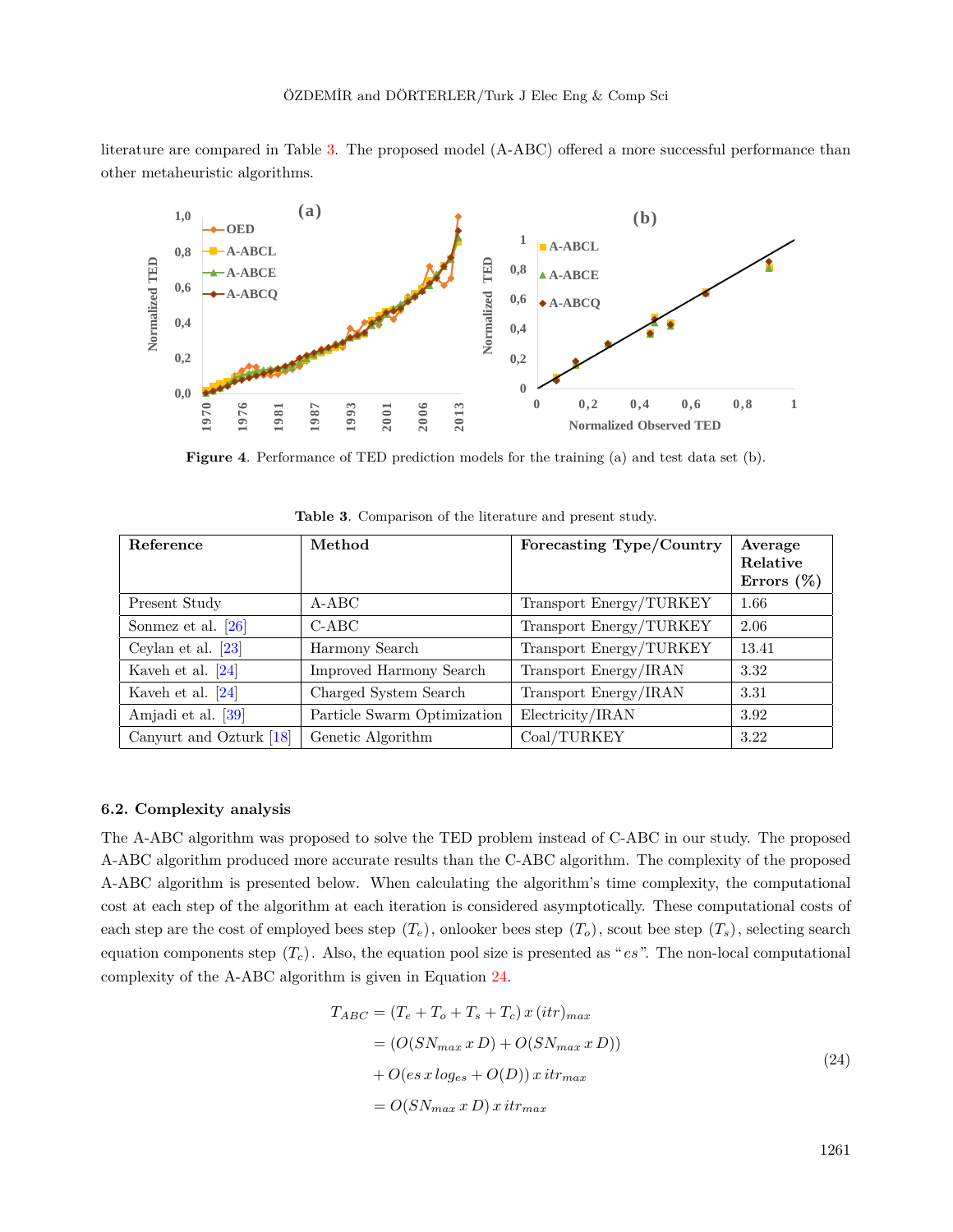Also, the complexity of A-ABC for the N-element vector is  $O(SN_{max} x D) x i t r_{max}$ , while the complexity of C-ABC for the same size vector is also  $O(SN_{max} x D) x i t r_{max}$ . Thus, the time complexity of C-ABC for the proposed approach can be noted as  $O(SN_{max} x D) x i t r_{max}$ . Therefore, the modification made in the proposed algorithm does not create extra complexity. The convergence graph of A-ABC and C-ABC is given in Figure [5](#page-12-1).

Figure [5](#page-12-1) shows that A-ABC converges faster and has a greater convergence rate than C-ABC. Table [4](#page-12-2) shows the statistical results of the best fitness, worst fitness, average fitness, standard deviation, and mean runtime (ms). The values that show the best outcome are shown in bold.



<span id="page-12-1"></span>**Figure 5**. A-ABC and C-ABC convergence graph.

|                    | $A-ABC$ | $C-ABC$ |
|--------------------|---------|---------|
| Best fitness       | 0.0967  | 0.0971  |
| Wors fitness       | 5.5543  | 5.5673  |
| Average fitness    | 0.1064  | 0.1398  |
| Standard deviation | 0.0337  | 0.0470  |
| Mean runtime (ms)  | 3278    | 2308    |

<span id="page-12-2"></span>**Table 4**. Statistical results of the experimental study.

A-ABC gave better results than C-ABC in terms of the best fitness and worst fitness values. The average fitness and standard deviation metrics are important indicators to show the consistency of the algorithm. According to the statistical results of the experimental study, A-ABC produced more successful results. Similarly, the standard deviation value of A-ABC gave better results than C-ABC. When A-ABC was evaluated in terms of mean runtime, it was seen that A-ABC was behind C-ABC. However, when evaluated in terms of convergence time, A-ABC reached the best result faster (as shown in Figure [5](#page-12-1)). As a result, the suggested A-ABC algorithm is more successful and consistent than the C-ABC algorithm.

#### <span id="page-12-0"></span>**7. Scenarios of Turkey's TED**

In this stage of the study, two different scenarios were used to test the A-ABC algorithm and predict Turkey's TED in 2014–2034. Also, the A-ABC was compared to Sonmez et al.'s [[26\]](#page-17-8) C-ABC models. The input parameters (GDP, population, and TKM) used in scenario 1 were obtained using the S-curve technique.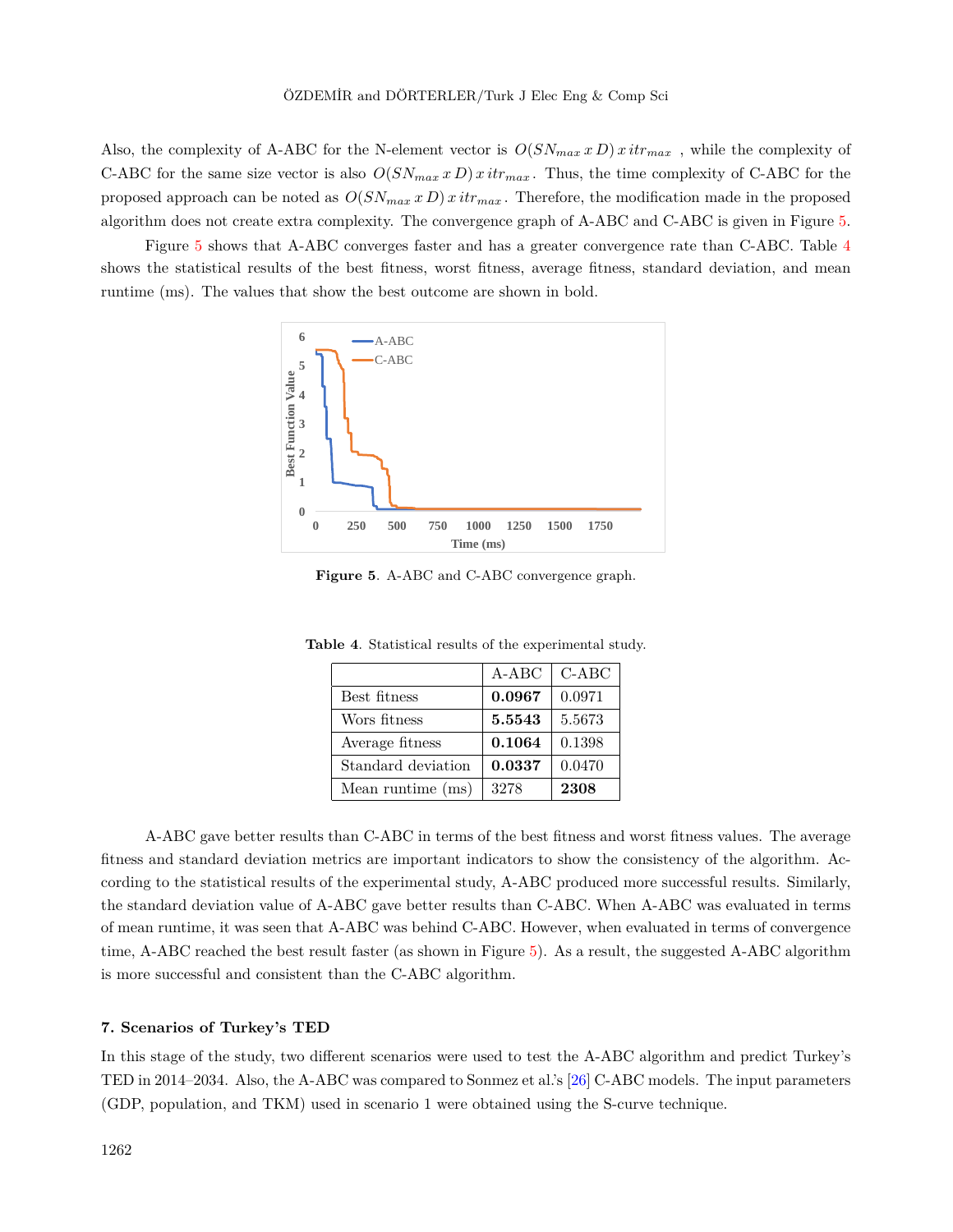**Scenario 1.** To create the input parameters of this scenario, we used the third-order polynomial S-Curve Fitting technique [\[26](#page-17-8)]. The functions used for GDP, population, and TKM estimation are given below.

$$
GDP_{est}(y) = 0.02427x^3 - 0.9327x^2 + 14.54x - 7.286
$$
\n
$$
(25)
$$

$$
Population_{est}(y) = -3.904 \ 10^{-5}x^3 + 0.0006804x^2 + 0.9889x + 34.14 \tag{26}
$$

$$
TKM_{est}(y) = 0.0005816x^3 + 0.007741x^2 + 0.4939x + 8.342
$$
\n
$$
(27)
$$

TED predictions were made with the parameters calculated according to the S-Curve technique. The A-ABCL model made approximately 25% higher predictions than the A-ABCE model; on the other hand, the A-ABCQ model made higher predictions than the other two models. Our recommended algorithm gave successful results as seen in Figures [4a](#page-11-0) and [4](#page-11-0)b according to observed transportation energy demand data. We also proved this situation statistically by global error metrics. Comparison of the energy demand estimation results of the proposed methods is given in Figure [6](#page-13-0) for scenario 1.



<span id="page-13-0"></span>**Figure 6.** Future projections of TED according to scenario 1: (a) linear, (b) exponential, (c) quadratic .

As shown in Figure [6](#page-13-0)a, the A-ABCL model predicted that in 2034 the TED value would grow by about 77% and would be 40.1 Mtoe. C-ABCL predicted a higher energy demand estimation value than A-ABCL. In Figure [6](#page-13-0)b, exponential models of the compared algorithms were lower than the linear model estimates. The A-ABCE model estimated that by 2034, the TED value would grow by approximately 40% to 31.6 Mtoe. C-ABCE model predicted about 1% growth by 2021. On the other hand, A-ABCE, which predicted higher energy demand, made more realistic predictions for 2021, assuming growth of approximately 20%. In Figure [6c](#page-13-0), the A-ABCQ model predicted that the TED value in 2034 would grow by approximately 3.5 times from 2013 to 2034 and reach 70.5 Mtoe. However, the C-ABCQ model predicted growth of approximately 7.5 times and made much higher predictions than the A-ABCQ model. Therefore, it was seen that the A-ABCQ gave more successful results than the C-ABCQ, and all models of A-ABC were suitable for scenario 1.

**Scenario 2.** The input parameters used in this scenario were obtained from the literature [[26\]](#page-17-8). Moreover, GDP, population, and TKM projections were confirmed by looking at the Organization for Economic Cooperation and Development (OECD) report  $[40]$ , TSI<sup>[8](#page-13-1)</sup> official projections, and a research report on traffic growth [\[41](#page-18-3)], respectively. The data used in scenario 2 are given in Table [5](#page-14-0).

<span id="page-13-1"></span><sup>8</sup>TSI (2022). Turkish Statistical Institute [online]. Website <https://www.tuik.gov.tr> [accessed 10 Jan 2022].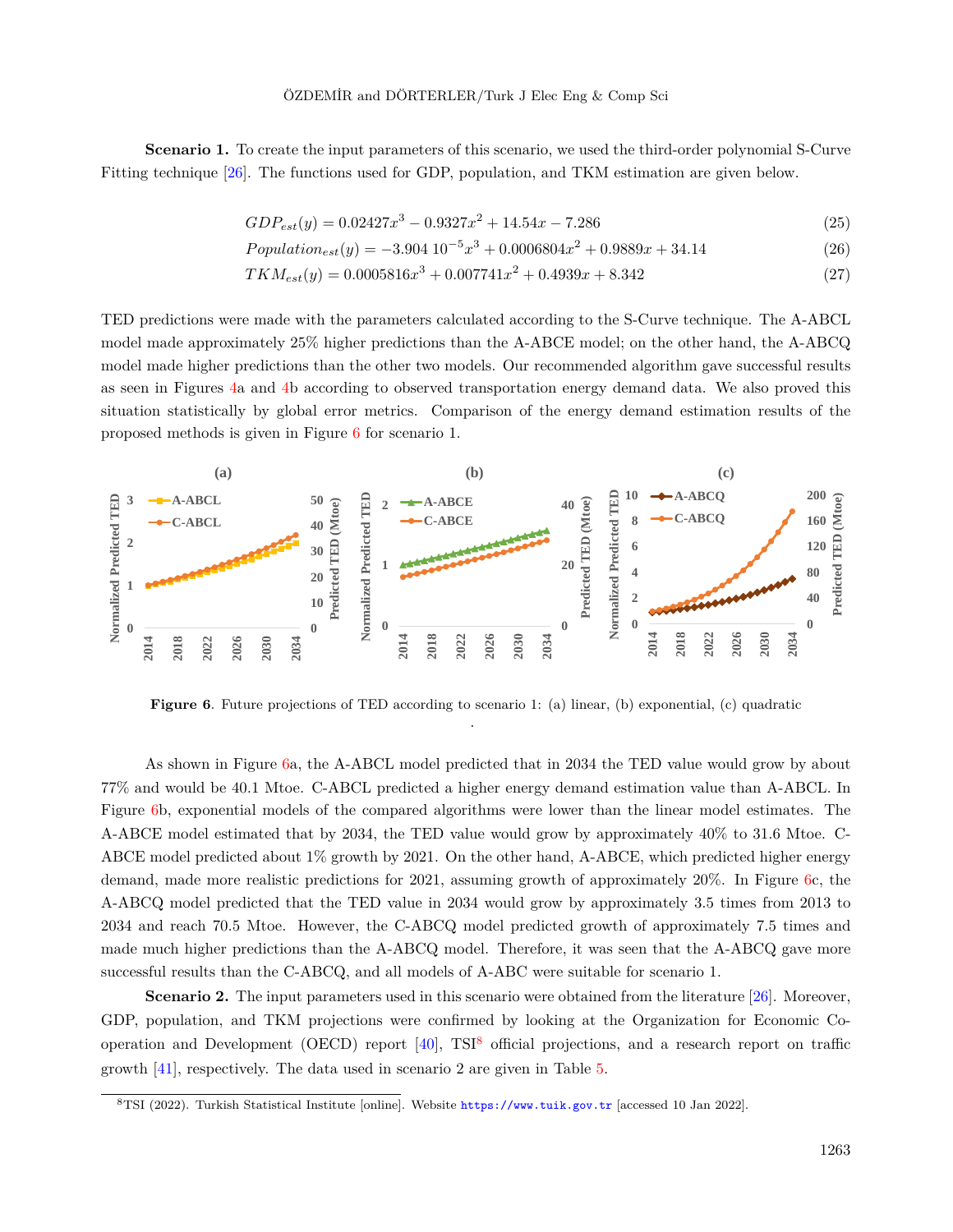#### ÖZDEMİR and DÖRTERLER/Turk J Elec Eng & Comp Sci

When Table [5](#page-14-0) is examined, the approximate values of GDP, population, and TKM in 2034 were found to be 1.24 trillion dollars, 90 million, and 274 billion, respectively. For scenario 2, linear, exponential, and quadratic models of A-ABC and C-ABC algorithms were developed by using the parameter values in Table [5.](#page-14-0) The A-ABCL model had higher prediction values than the A-ABCE model, while the A-ABCQ model had higher prediction values than the other two models. Comparison of the energy demand estimation results of the proposed methods is given in Figure [7](#page-14-1) for scenario 2.

<span id="page-14-0"></span>

| Year | $GDP (\$10^9)$ | $(10^{\circ}6)$<br>Population ( | TKM (\$10^9) | Year | $($10^9)$<br><b>GDP</b> | Population $(10^6)$ | TKM $(\$10^9)$ |
|------|----------------|---------------------------------|--------------|------|-------------------------|---------------------|----------------|
| 2014 | 814.80         | 77.32                           | 116.08       | 2025 | 991.40                  | 85.57               | 200.99         |
| 2015 | 829.40         | 78.15                           | 122.93       | 2026 | 1009.30                 | 86.18               | 206.81         |
| 2016 | 844.40         | 78.97                           | 129.78       | 2027 | 1027.40                 | 86.78               | 212.62         |
| 2017 | 859.50         | 79.77                           | 136.63       | 2028 | 1045.90                 | 87.35               | 223.58         |
| 2018 | 875.00         | 80.55                           | 141.60       | 2029 | 1064.70                 | 87.90               | 232.84         |
| 2019 | 890.80         | 81.32                           | 151.08       | 2030 | 1083.90                 | 88.43               | 240.42         |
| 2020 | 906.80         | 82.08                           | 159.84       | 2031 | 1222.90                 | 88.93               | 248.00         |
| 2021 | 923.10         | 82.82                           | 168.59       | 2032 | 1163.40                 | 89.41               | 257.50         |
| 2022 | 939.70         | 83.54                           | 176.27       | 2033 | 1205.20                 | 89.86               | 266.00         |
| 2023 | 956.70         | 84.25                           | 183.94       | 2034 | 1248.60                 | 90.28               | 274.30         |
| 2024 | 973.90         | 84.94                           | 192.47       |      |                         |                     |                |

<span id="page-14-1"></span>**Table 5**. Data used for scenario 2.



**Figure 7**. Future projections of TED according to scenario 2. (a) Linear (b) Exponential (c) Quadratic.

When Figure [7](#page-14-1)a (linear model estimation graph) was examined, the A-ABCL model predicted that the TED value would grow by approximately 75% in 2034, reaching 40 Mtoe. Also, unlike scenario 1, A-ABCL gave higher energy demand estimates than C-ABCL. When Figure [7b](#page-14-1) (exponential model estimation graph) was examined, the A-ABCE model predicted that the TED value would grow by approximately 38% in 2034 and reach 31.5 Mtoe. In the first years, the C-ABCE model predicted lower prediction values than A-ABCE. However, in the following years, they made closer predictions. When Figure [7](#page-14-1)c (quadratic model estimation graph) was examined, similar to scenario 1, the A-ABCQ model predicted that the TED value would grow approximately three times from 2013 to 2034 and reach 66.5 Mtoe. The C-ABCQ model predicted growth of approximately 5.5 times, making much larger predictions than the A-ABCQ model. Therefore, the A-ABCQ model, which produced the lowest errors in the global error measurement functions made with test data, gave more successful results than the C-ABCQ and all models of A-ABC were suitable for scenario 2.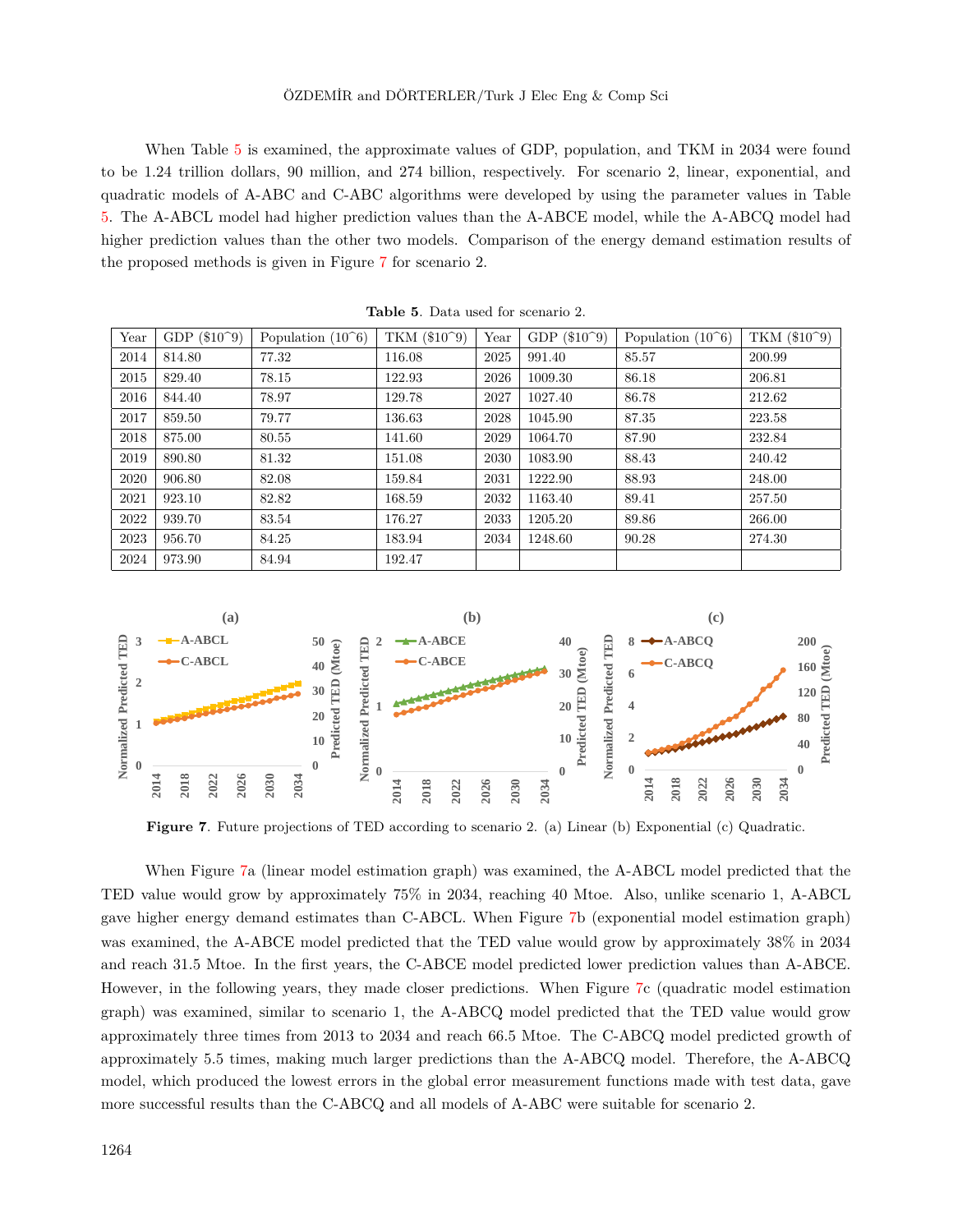#### **8. Conclusion**

Energy consumption in the transportation sector is equal to around  $1/5$  of the total energy consumption of Turkey. However, due to the increase in energy demand depending on the growth rate of Turkey, prediction of the transportation energy demand is essential for the efficient management of energy policies. In addition, it is necessary for the efficient use of fossil energy resources to achieve economic efficiency and an eco-friendly structure. The developed A-ABC algorithm has overcome the problem of being stuck at the local optimum points in the C-ABC algorithm by making the most appropriate choice according to the type of problem thanks to the adaptive search equation. With the developed algorithm, we suggested an alternative solution to the transportation energy demand problem. Also, we proved that the A-ABC algorithm is more successful than the classical ABC algorithm in terms of performance.

A new adaptive artificial bee colony (A-ABC) algorithm that can adaptively select an appropriate search equation was suggested in this study more efficiently estimate Turkey's TED. Also, in our study, the A-ABC algorithm and canonical artificial bee colony (C-ABC) performances were compared, and the A-ABC algorithm that we developed was found more successful. GDP, population, and TKM, which are Turkey's economic indicators, were used as input parameters. In this study, three mathematical models were developed as linear (A-ABCL), exponential (A-ABCE), and quadratic (A-ABCQ). In the research, experimental studies were carried out with a curve fitting technique on future predictions of TED under two different scenarios. The proposed A-ABCL, A-ABCE, A-ABCQ models provided better solutions than the studies in the literature for the TED problem. Besides, lower error values were obtained from proposed models with global error metrics. The A-ABCL and A-ABCE models produced significantly better predictions for both train and test data, producing lower error values than C-ABCL and C-ABCE. The A-ABCQ model produced better results than C-ABCQ for both train and test results except for the *Std*\_*AP E* metric. In addition, A-ABCQ produced the best training score among all models according to the *Std*\_*AE* measurement. Besides, when the analysis with test data was examined, A-ABCQ produced the best test score according to  $R^2$ ,  $RMSE$ ,  $MSE$ ,  $STD\_AE$  measurements.

In the first scenario, the results of linear, exponential, and quadratic models according to 2034 TED estimates were found to be 40.1, 31.6, and 70.5 Mtoe, respectively. In the second scenario, the results of linear, exponential, and quadratic models according to the TED estimates for 2034 were found to be 40.0, 31.5, and 66.5 Mtoe, respectively. According to these results, consumption estimation values of A-ABCL and A-ABCE were relatively lower than A-ABCQ. In both scenarios we presented in our study, the A-ABCQ model predicted that the TED value would increase approximately three-fold from 2013 to 2034. The C-ABCQ model, on the other hand, predicted that the TED value would increase by approximately 5.5 times, unlike the A-ABCQ model.

When the results were evaluated, it can be concluded that the developed model produced more accurate values than the C-ABC model. While the estimation results of the linear and exponential models of both C-ABC and A-ABC algorithms were closer to each other, the significant difference in the quadratic model estimation results supports that the C-ABCQ was more realistic. The developed algorithm produced successful results according to the observed transportation energy demand data as shown in Figures [4](#page-11-0)a and [4](#page-11-0)b. Therefore, it was seen that the consumption estimations we offer in two different scenarios gave successful results. This situation was also statistically proven by global error measurements.

As a result of this study, a new adaptive artificial bee colony algorithm that can adaptively select an appropriate search equation was suggested to estimate TED of Turkey more efficiently. Also, the A-ABC algorithm and C-ABC were compared according to performances, and our developed algorithm (A-ABC) gave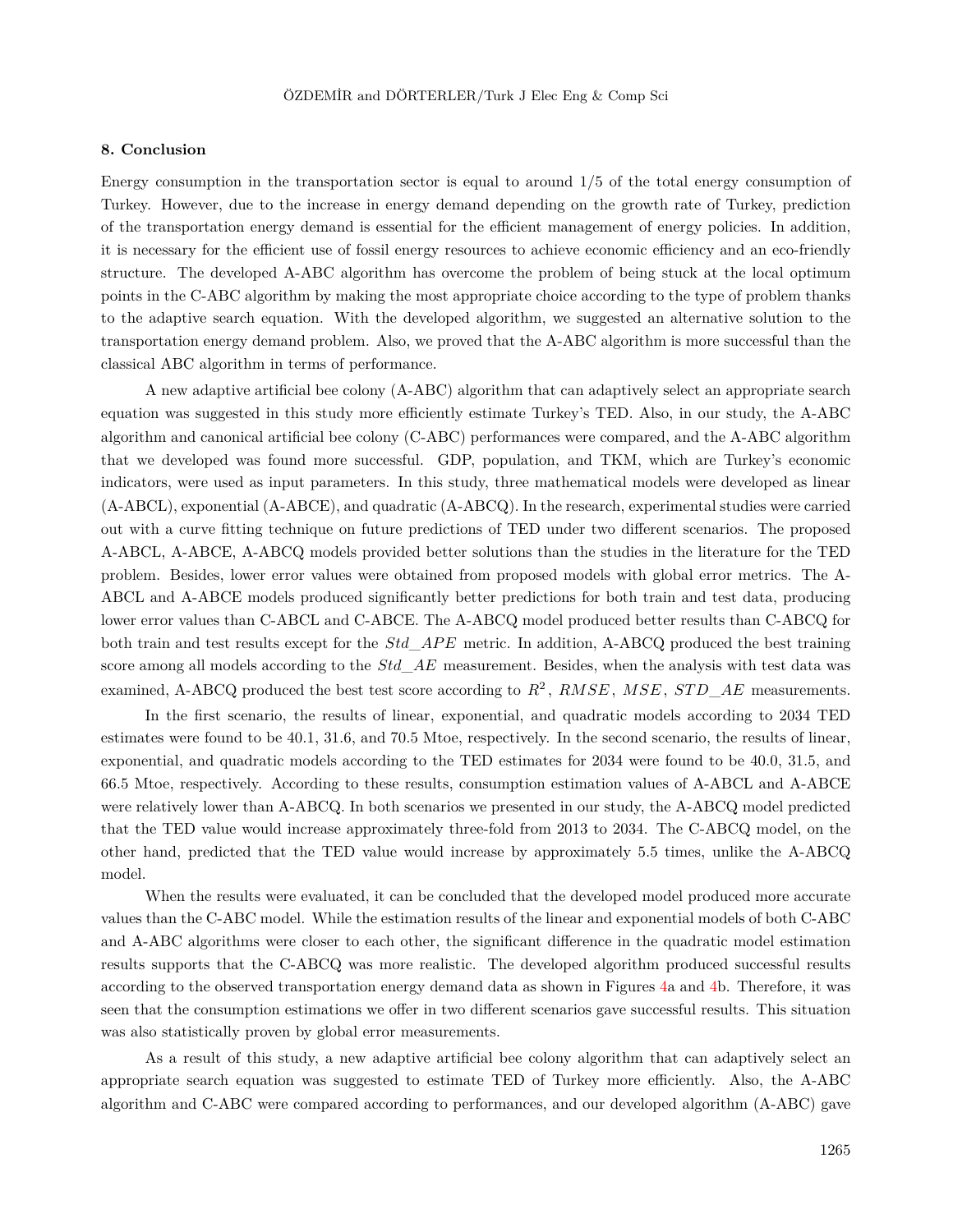better solutions between 2014 and 2034 according to global error metrics. We expect the results we presented in the study to contribute to researchers and politicians working on energy planning and strategies in the field of transportation. In future studies, the modeling can be expanded and evaluated more comprehensively by increasing the number of input parameters. Using different algorithms such as gravity search algorithm, crow search algorithm, differential search algorithm, artificial fish-swarm, and wolf colony algorithm, the performances of the algorithms on TED can be compared in future studies. In addition, TED estimates of different countries can be made with the proposed A-ABC algorithm and models.

#### **References**

- <span id="page-16-0"></span>[1] Nuray A, Manap GR, Sarioglu K, Sanalan AT, Aydin S. Environmental Indicators. Ankara, Turkey: Bee Content & Communication, 2020.
- <span id="page-16-1"></span>[2] Erat S, Telli A, Ozkendir OM, Demir B. Turkey's energy transition from fossil-based to renewable up to 2030: milestones, challenges and opportunities. Clean Technologies and Environmental Policy 2021; 23 (2): 401-412.
- <span id="page-16-2"></span>[3] Republic of Turkey Energy Market Regulatory Authority. Oil and Natural Gas Sector Report 2020. Ankara,Turkey: Energy Market Regulatory Authority Publications,2021.
- <span id="page-16-3"></span>[4] Ağbulut Ü. Turkey's electricity generation problem and nuclear energy policy. Energy Sources, Part A: Recovery, Utilization, and Environmental Effects 2019; 41 (18): 2281-2298.
- <span id="page-16-4"></span>[5] Kaygusuz K, Guney MS, Kaygusuz O. Renewable energy for rural development in Turkey. Journal of Engineering Research and Applied Science 2019; 8 (1): 1109-18.
- <span id="page-16-5"></span>[6] Karataş Z. Social Impacts of COVID-19 Pandemic, Change and Empowerment. Türkiye Sosyal Hizmet Araştırmaları Dergisi 2020; 4 (1): 3-17.
- <span id="page-16-6"></span>[7] Mousavi MH, Ghavidel S. Structural time series model for energy demand in Iran's transportation sector. Case Studies on Transport Policy 2019; 7 (2): 423-432.
- <span id="page-16-7"></span>[8] Republic of Turkey Energy Market Regulatory Authority. Turkish petroleum market report 2019. Ankara,Turkey: Energy Market Regulatory Authority Publications,2020.
- <span id="page-16-8"></span>[9] Debnath KB, Mourshed M. Forecasting methods in energy planning models. Renewable and Sustainable Energy Reviews 2018; 88 : 297-325.
- <span id="page-16-9"></span>[10] Wei N, Li C, Peng X, Zeng F, Lu X. Conventional models and artificial intelligence-based models for energy consumption forecasting: A review. Journal of Petroleum Science and Engineering 2019; 181 : 106187.
- <span id="page-16-10"></span>[11] Codur MY, Ünal A. An estimation of transport energy demand in Turkey via artificial neural networks. Promet-Traffic&Transportation 2019; 31 (2): 151-161.
- <span id="page-16-11"></span>[12] Purwanto P, Eswaran C. Enhanced hybrid prediction models for time series prediction. International Arab Journal of Information Technology (IAJIT) 2018; 15 (5): 866-874.
- <span id="page-16-12"></span>[13] Amiri SS, Mostafavi N, Lee ER, Hoque S. Machine learning approaches for predicting household transportation energy use. City and Environment Interactions 2020; 7 : 100044.
- <span id="page-16-13"></span>[14] Di Leo S, Caramuta P, Curci P, Cosmi C. Regression analysis for energy demand projection: An application to TIMES-Basilicata and TIMES-Italy energy models. Energy 2020; 196 : 117058.
- <span id="page-16-14"></span>[15] Chai J, Lu QY, Wang SY, Lai KK. Analysis of road transportation energy consumption demand in China. Transportation Research Part D: Transport and Environment 2016; 48 : 112-124.
- <span id="page-16-15"></span>[16] Sahraei MA, Çodur MK. Prediction of transportation energy demand by novel hybrid meta-heuristic ANN. Energy 2022; 123735.
- <span id="page-16-16"></span>[17] Ray P, Panda SK, Mishra DP. Short-term load forecasting using genetic algorithm. In Computational Intelligence in Data Mining 2019; 863-872.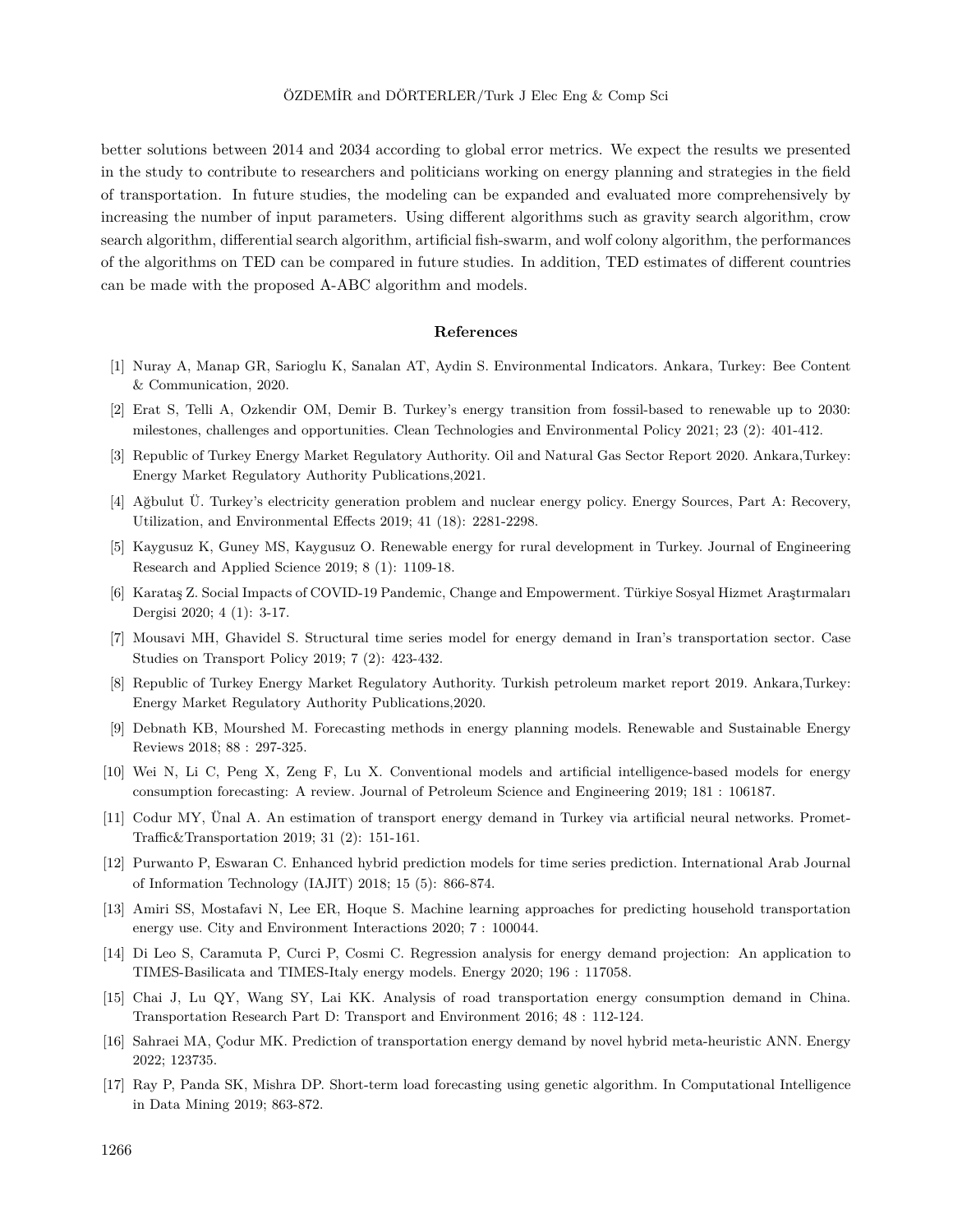- <span id="page-17-0"></span>[18] Canyurt OE, Ozturk HK. Application of genetic algorithm (GA) technique on demand estimation of fossil fuels in Turkey. Energy Policy 2008; 36 (7): 2562-9.
- <span id="page-17-1"></span>[19] Anand A, Suganthi L. Hybrid GA-PSO optimization of artificial neural network for forecasting electricity demand. Energies 2018; 11 (4): 728.
- <span id="page-17-2"></span>[20] Bilgili M, Arslan N, Şekertekin A, Yaşar A. Application of long short-term memory (LSTM) neural network based on deep learning for electricity energy consumption forecasting. Turkish Journal of Electrical Engineering & Computer Sciences 2022; 30 (1): 140-157.
- <span id="page-17-3"></span>[21] Sahraei MA, Duman H, Çodur MY, Eyduran E. Prediction of transportation energy demand: multivariate adaptive regression splines. Energy 2021; 224: 120090.
- <span id="page-17-4"></span>[22] Toksari MD. A Hybrid Algorithm for Forecasting Transportation Energy Demand of Turkey. Available at SSRN 2022; 4009459.
- <span id="page-17-5"></span>[23] Ceylan H, Ceylan H, Haldenbilen S, Baskan O. Transport energy modeling with meta-heuristic harmony search algorithm, an application to Turkey. Energy Policy 2008; 36 (7): 2527-2535.
- <span id="page-17-6"></span>[24] Kaveh A, Shamsapour N, Sheikholeslami R, Mashhadian M. Forecasting transport energy demand in Iran using meta-heuristic algorithms. International Journal of Optimization in Civil Engineering 2012; 2 (4): 533-544.
- <span id="page-17-7"></span>[25] Korkmaz E, Akgüngör AP. Flower pollination algorithm approach for the transportation energy demand estimation in Turkey: model development and application. Energy Sources, Part B: Economics, Planning, and Policy 2018; 13 (11-12): 429-447.
- <span id="page-17-8"></span>[26] Sonmez M, Akgüngör AP, Bektaş S. Estimating transportation energy demand in Turkey using the artificial bee colony algorithm. Energy 2017; 122 : 301-310.
- <span id="page-17-9"></span>[27] Karaboga D. An Idea Based on Honey Bee Swarm for Numerical Optimization. Technical report-tr06, Erciyes University, ,Engineering Faculty, Computer Engineering; 2005.
- <span id="page-17-10"></span>[28] Yavuz G, Aydın D. Improved Self-adaptive Search Equation-based Artificial Bee Colony Algorithm with competitive local search strategy. Swarm and Evolutionary Computation 2019; 51 : 100582.
- <span id="page-17-16"></span>[29] Akay B, Karaboga D. A modified artificial bee colony algorithm for real-parameter optimization. Information Sciences 2012; 192 : 120-142.
- <span id="page-17-11"></span>[30] Brajevic I, Tuba M. An upgraded artificial bee colony (ABC) algorithm for constrained optimization problems. Journal of Intelligent Manufacturing 2013; 24 (4): 729-740.
- <span id="page-17-12"></span>[31] Gao W, Liu S, Huang L. A global best artificial bee colony algorithm for global optimization. Journal of Computational and Applied Mathematics 2012; 236 (11): 2741-2753.
- [32] Bansal JC, Joshi SK, Sharma H. Modified global best artificial bee colony for constrained optimization problems. Computers & Electrical Engineering 2018; 67 : 365-382.
- <span id="page-17-13"></span>[33] Xue Y, Jiang J, Zhao B, Ma T. A self-adaptive artificial bee colony algorithm based on global best for global optimization. Soft Computing 2018; 22 (9): 2935-2952.
- <span id="page-17-14"></span>[34] Aydın D, Yavuz G, Stützle T. ABC-X: a generalized, automatically configurable artificial bee colony framework. Swarm Intelligence 2017; 11 (1): 1-38.
- <span id="page-17-15"></span>[35] Aydın D. Composite artificial bee colony algorithms: From component-based analysis to high-performing algorithms. Applied Soft Computing 2015; 32 : 266-285.
- <span id="page-17-17"></span>[36] López-Ibáñez M, Dubois-Lacoste J, Cáceres LP, Birattari M, Stützle T. The irace package: Iterated racing for automatic algorithm configuration. Operations Research Perspectives 2016; 3:43-58.
- <span id="page-17-18"></span>[37] Koutsandreas D, Spiliotis E, Petropoulos F, Assimakopoulos V. On the selection of forecasting accuracy measures. Journal of the Operational Research Society 2021; 1-18.